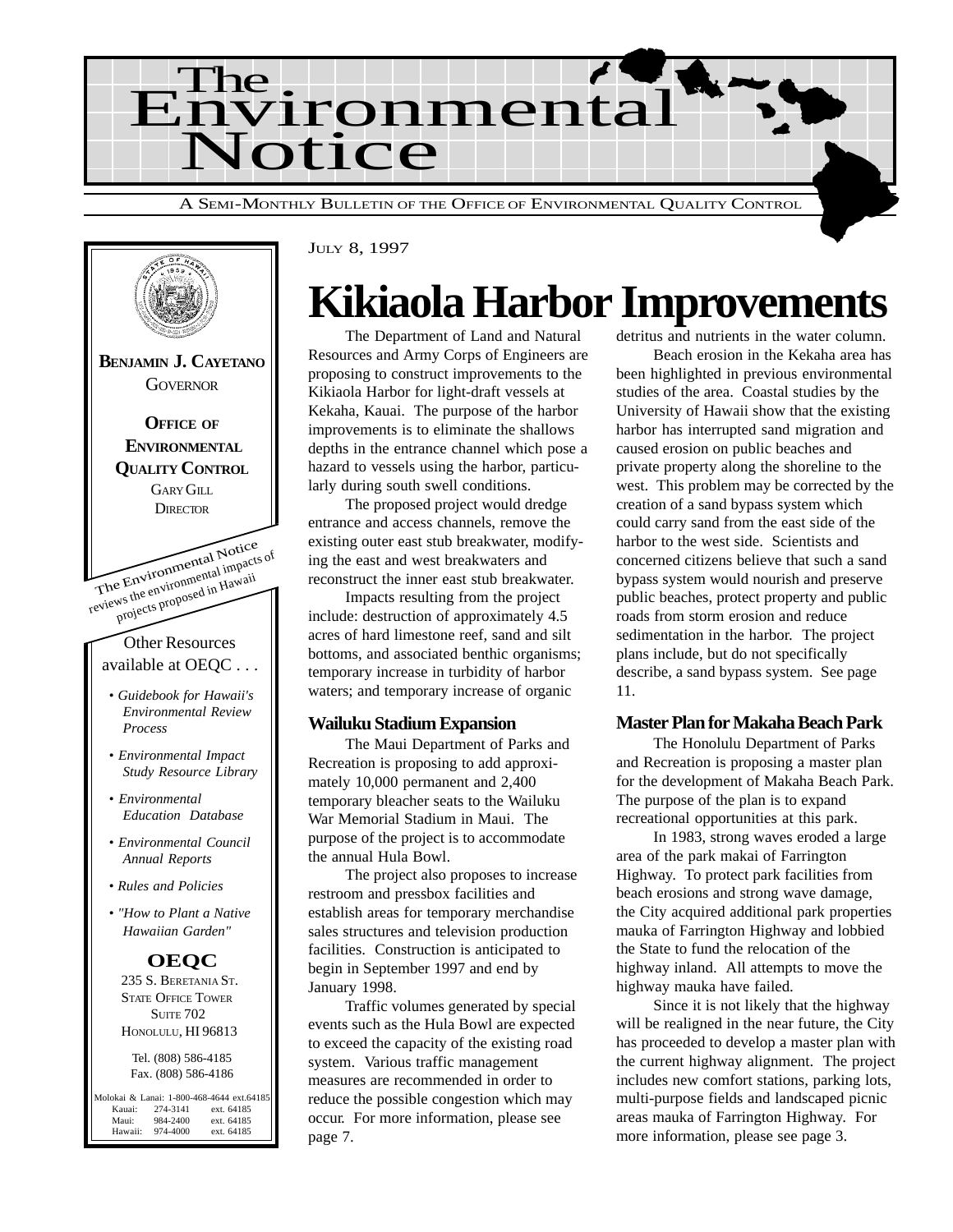# Table of Contents

### JULY 8, 1997

### **1** Oahu Notices

### **Final Environmental Assessments/**

| <b>Findings of No Significant Impacts (FONSI)</b>     |  |
|-------------------------------------------------------|--|
|                                                       |  |
| (6) Kahaluu Stream Slope Repair at Hakuhale Street  5 |  |

### **Previously Published Projects Pending Public Comments**

| Final Environmental Impact Statement Acceptance Notices 6 |  |
|-----------------------------------------------------------|--|

# **5 Maui Notices**

#### **Draft Environmental Assessments**

| (1) Kihei Road "C" and North-South Collector Road Construction  7 |  |
|-------------------------------------------------------------------|--|
|                                                                   |  |
| FEA (FONSI)                                                       |  |

### **Previously Published Projects**

# 6 **Hawaii Notices**

### **Draft Environmental Assessments**

| (2) Kuakini Highway Improvements Between Palani & Hualalai Roads 9 |  |
|--------------------------------------------------------------------|--|
|                                                                    |  |
| <b>Previously Published Projects Pending Public Comments</b>       |  |
|                                                                    |  |

| Final Environmental Impact Statements Pending Acceptance  11 |  |
|--------------------------------------------------------------|--|
|                                                              |  |

### 7 **[Kauai Notices](#page-10-0)**

### **Draft Environmental Assessments** [\(1\) Kikiaola Light Draft Harbor Navigation Improvements .................. 11](#page-10-0)

### **Previously Published Projects Pending Public Comments**

|--|

### **Statewide Notices**

### **Draft Environmental Assessments**

[Hawaii National Guard Enhanced Brigade Stationing Plan ................ 13](#page-12-0)

### **Conservation District Notices**

| Kapalua Place Easement "P" Landscape Improvements  13 |  |
|-------------------------------------------------------|--|
|-------------------------------------------------------|--|

### **Shoreline Notices**

### **Environmental Council Notices**

### **Federal Notices**

| Native Remains at Hickam Field and Fort Kamehameha  19 |  |
|--------------------------------------------------------|--|
|                                                        |  |
|                                                        |  |
| Northwestern Hawaiian Islands Crustacean Fishery  19   |  |

![](_page_1_Picture_32.jpeg)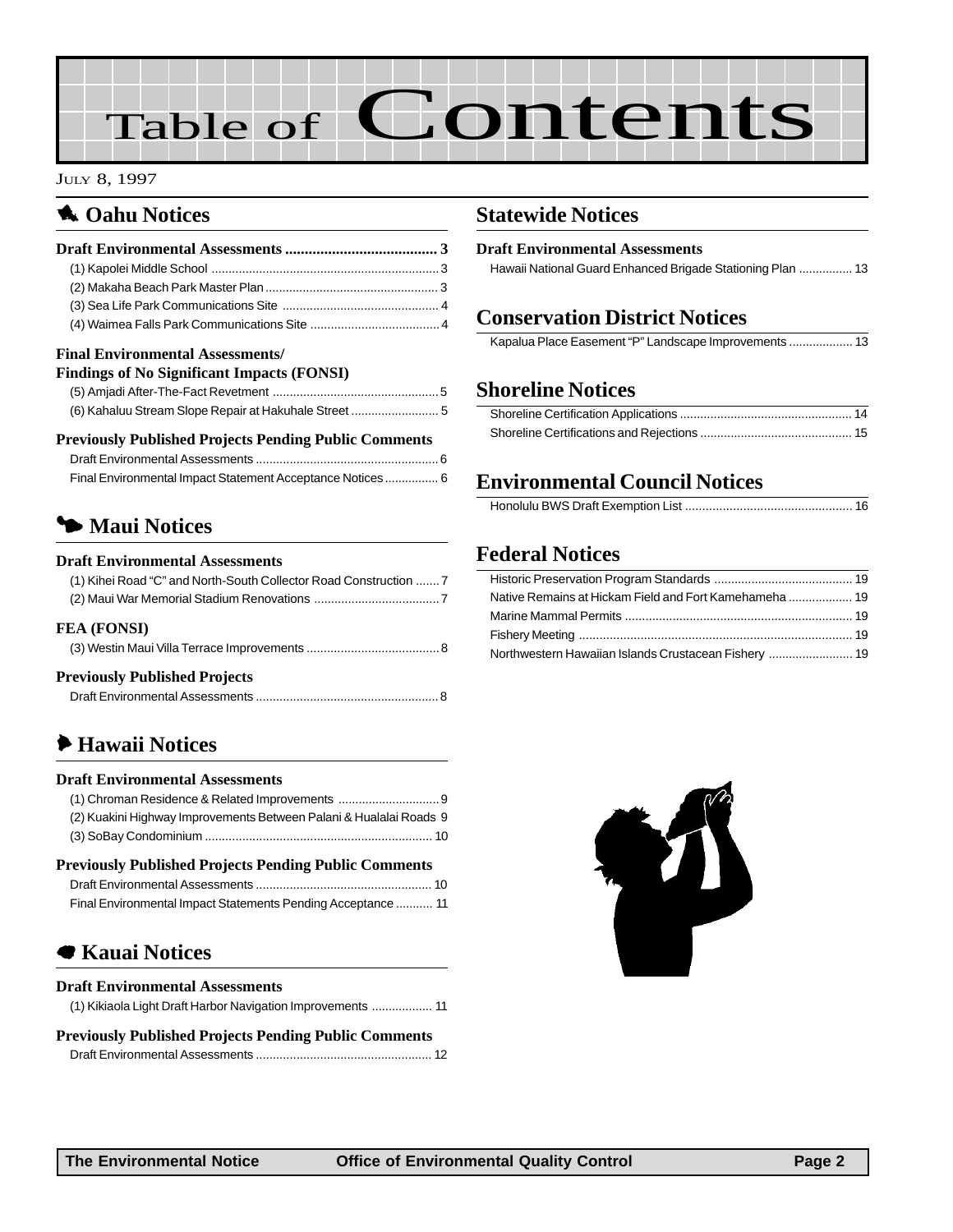#### JULY 8, 1997

**3**

**Oahu Notices**

# <span id="page-2-0"></span>**Draft Environmental Assessments**

# 1

**(1) Kapolei Middle School**

| District:             | Ewa                                   |
|-----------------------|---------------------------------------|
| TMK:                  | 9-1-16 Por. 82 and 83                 |
| Applicant:            | Housing Finance and Develop-          |
|                       | ment Corporation                      |
|                       | 677 Queen Street, Suite 300           |
|                       | Honolulu, Hawaii 96813                |
|                       | Contact: Sandy Pfund (587-0634)       |
| Accepting             |                                       |
| <b>Authority:</b>     | Governor, State of Hawaii             |
|                       | c/o Office of Environmental Quality   |
|                       | Control                               |
|                       | 235 South Beretania Street, Suite 702 |
|                       | Honolulu, Hawaii 96813                |
| <b>Consultant:</b>    | Mitsunaga and Associates, Inc.        |
|                       | 747 Amana Street, Suite 216           |
|                       | Honolulu, Hawaii 96814                |
|                       | Contact: Steven Wong (945-7882)       |
| <b>Public Comment</b> |                                       |
| <b>Deadline:</b>      | August 7, 1997                        |

**Status**: DEA First Notice pending public comment. Address comments to the applicant with copies to the accepting authority, the consultant and OEQC.

The proposed action involves the construction of a Middle School on approximately 20 acres of land in the southeast corner of the Villages of Kapolei development. The school campus will include one-story buildings consisting of three "Houses" for classrooms, a cultural center, a Library/ Media Center, an Administration Center, a Science and Technology Center and a P.E. Locker/Showers Building. The total net space for all buildings will be 106,000 sf and 128,824 sf gross floor space.

The school campus will include two ballfields, playcourts, space for a future gym on the east side of the site bordering the area of the drainage channel, staff and visitor parking along the northwestern side of the site with access to Kapolei Parkway, a parent pick-up and drop-off area, and a special handicap drop-off area along the western border of the site with access to the Kama'aha Avenue extension.

![](_page_2_Picture_8.jpeg)

**6**

### **(2) Makaha Beach Park Master Plan**

| District:             | Waianae                                  |
|-----------------------|------------------------------------------|
| TMK:                  | 8-4-01:12 and 8-4-02:por. 47             |
| Applicant:            | City and County of Honolulu              |
|                       | Department of Parks and Recreation       |
|                       | 650 South King Street                    |
|                       | Honolulu, Hawaii 96813                   |
|                       | Contact: Daniel Takamatsu (527-6301)     |
| Accepting             |                                          |
| <b>Authority:</b>     | City and County of Honolulu              |
|                       | Department of Parks and Recreation       |
|                       | 650 South King Street                    |
|                       | Honolulu, Hawaii 96813                   |
|                       | Contact: Michael Amii (523-4183)         |
| Consultant:           | Pacific Architects, Inc.                 |
|                       | 2020 South King Street                   |
|                       | Honolulu, Hawaii 96826                   |
|                       | Contact: Gary Lee (949-1601)             |
| <b>Public Comment</b> |                                          |
| <b>Deadline:</b>      | August 7, 1997                           |
| Status:               | DEA First Notice pending public comment. |
|                       | Address comments to the applicant with   |
|                       | copies to the consultant and OEQC.       |

**1**

**4**

**5**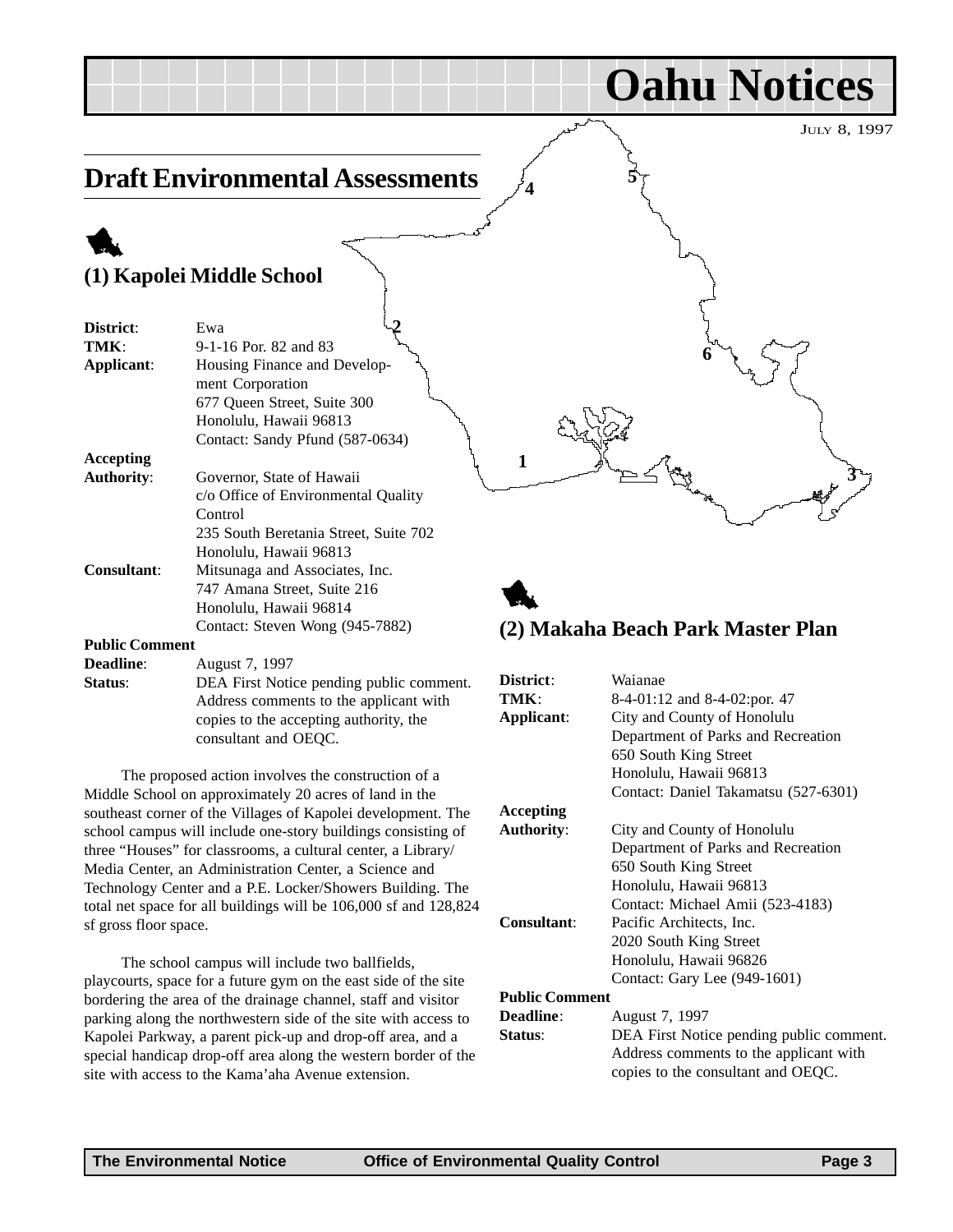# <span id="page-3-0"></span>**Oahu Notices**

#### JULY 8, 1997

The Department of Parks and Recreation is proposing to expand and enhance park facilities at Makaha Beach Park. The park is approximately 20.622 acres. Much of the improvements will be in the undeveloped portions of the park mauka of Farrington Highway. Park facilities are sited in areas less prone to destruction from beach erosion or storm wave damage.

The proposed park facilities include comfort stations, parking lots, a multi-purpose field, and picnic areas. Crosswalks and warning signs will provide safety measures for visitors crossing Farrington Highway to get to the beach, parking lots or comfort stations. The existing, temporary comfort station will remain and be renovated to provide an alternative to crossing the highway to get to the mauka comfort station.

Additional parking will help alleviate the hazardous parking conditions on Farrington Highway. The multipurpose field will serve the residents adjacent to the park as well as the park visitors.

![](_page_3_Picture_5.jpeg)

### **(3) Sea Life Park Communications Site**

The applicants propose to locate a communications site for portable telephones and paging at Sea Life Park, 41-202 Kalanianaole Hwy. in Waimanalo. A single unicell antenna will be mounted on a 30-foot tall monopole behind the rear parking lot. Two equipment cabinets will be located adjacent to the monopole on a concrete foundation slab.

The radiation exclusion distances meet Federal Communication Commission (FCC) standards. The antenna is of an unobtrusive design, measuring only 12 inches in diameter and the equipment cabinet will be screened by existing foliage. The monopole, antenna, and equipment cabinets will be painted to blend with the surrounding environment.

The communications systems utilizing the site serve a community function as public utilities by supplying needed portable communications for public use. In addition the systems will provide essential communications in the event of disaster.

![](_page_3_Picture_10.jpeg)

### **(4) Waimea Falls Park Communications Site**

| District:<br>TMK:<br>Applicant:         | Honolulu<br>$4 - 1 - 14:13$<br>Western PCS II Corp.<br>dba VoiceStream Wireless<br>99-860 Iwaena Street<br>Aiea, Hawaii 96701<br>Contact: Harvey Luke (487-0061)                                                                                                                               | District:<br>TMK:<br>Applicant:<br><b>Accepting</b> | Waialua<br>$6 - 1 - 02:02$<br>Western PCS II Corp.<br>dba VoiceStream Wireless<br>99-860 Iwaena Street<br>Aiea, Hawaii 96701<br>Contact: Harvey Luke (487-0061)                                                                                    |
|-----------------------------------------|------------------------------------------------------------------------------------------------------------------------------------------------------------------------------------------------------------------------------------------------------------------------------------------------|-----------------------------------------------------|----------------------------------------------------------------------------------------------------------------------------------------------------------------------------------------------------------------------------------------------------|
| <b>Accepting</b>                        |                                                                                                                                                                                                                                                                                                | <b>Authority:</b>                                   | Department of Land and Natural Resources                                                                                                                                                                                                           |
| <b>Authority:</b><br><b>Consultant:</b> | Department of Land and Natural Resources<br><b>Land Division</b><br>1151 Punchbowl Street, Room 220<br>Honolulu, Hawaii 96813<br>Contact: Lauren Tanaka (587-0385)<br>Analytical Planning Consultants, Inc.<br>84 North King Street<br>Honolulu, Hawaii 96817<br>Contact: Don Clegg (536-5695) | <b>Consultant:</b><br><b>Public Comment</b>         | <b>Land Division</b><br>1151 Punchbowl Street, Room 220<br>Honolulu, Hawaii 96813<br>Contact: Lauren Tanaka (587-0385)<br>Analytical Planning Consultants, Inc.<br>84 North King Street<br>Honolulu, Hawaii 96817<br>Contact: Don Clegg (536-5695) |
| <b>Public Comment</b>                   |                                                                                                                                                                                                                                                                                                | <b>Deadline:</b>                                    | August 7, 1997                                                                                                                                                                                                                                     |
| <b>Deadline:</b><br>Status:             | August 7, 1997<br>DEA First Notice pending public comment.<br>Address comments to the applicant with<br>copies to the accepting authority, the<br>consultant and OEQC.                                                                                                                         | Status:                                             | DEA First Notice pending public comment.<br>Address comments to the applicant with<br>copies to the accepting authority, the<br>consultant and OEQC.                                                                                               |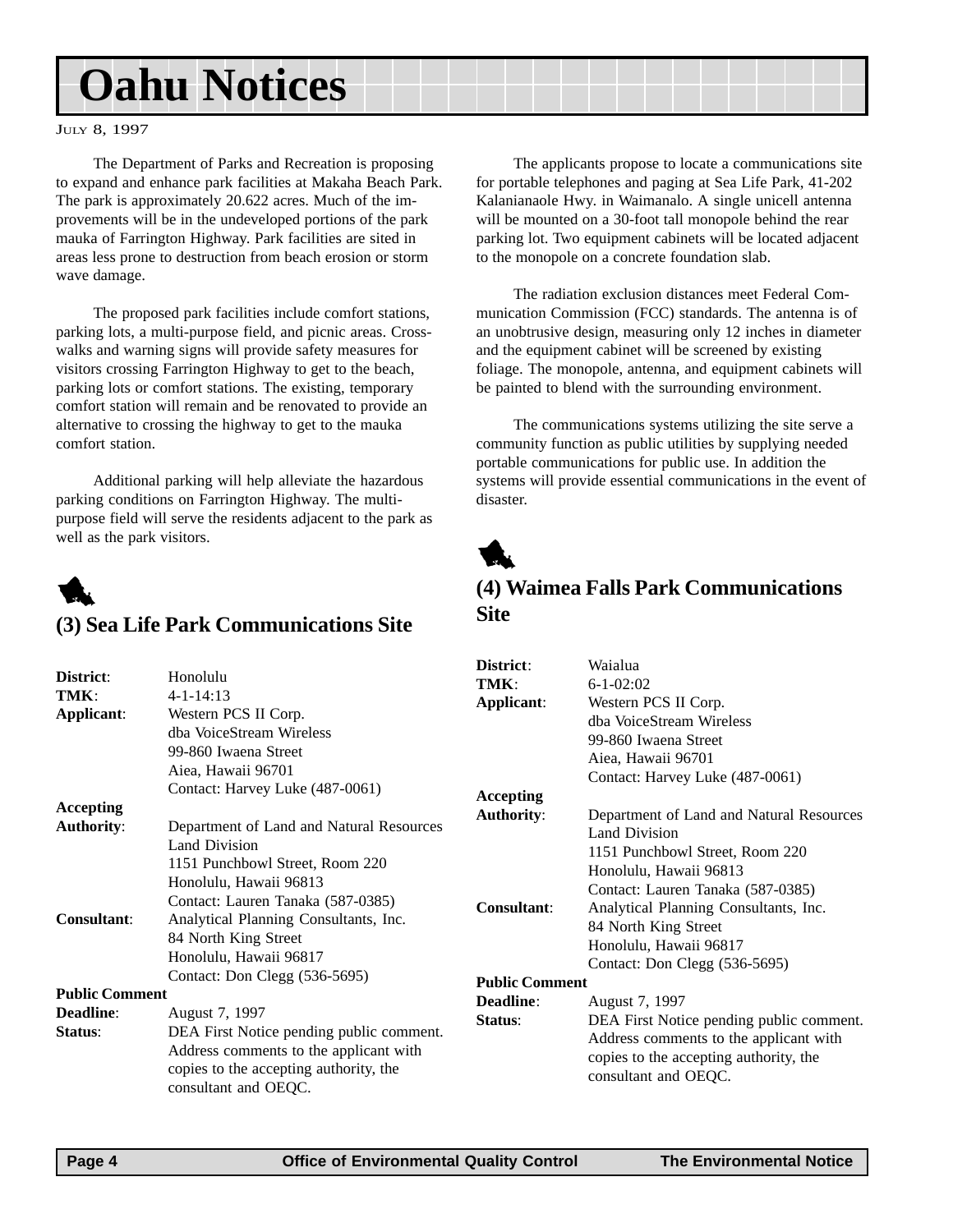<span id="page-4-0"></span>![](_page_4_Picture_0.jpeg)

JULY 8, 1997

The applicants propose to locate a communications site for portable telephones and paging at Waimea Falls Park, 61- 114 Kamehameha Highway, in Waimea. Three antenna panels are to be mounted on a 60-foot tall wooden monopole adjacent to an existing sewage treatment plant. Two equipment cabinets will be located adjacent to the monopole on a concrete foundation slab.

The radiation exclusion distances meet Federal Communication Commission (FCC) standards. The antennas are of an unobtrusive design, measuring approximately five feet long, six inches wide, and two inches thick. The monopole, antenna, and equipment cabinets will be painted to blend with the surrounding environment.

The communications systems utilizing the site serve a community function as public utilities by supplying needed portable communications for public use. In addition the systems will provide essential communications in the event of disaster.

# **Final Environmental Assessments/Findings of No Significant Impacts (FONSI)**

![](_page_4_Picture_6.jpeg)

### **(5) Amjadi After-The-Fact Revetment**

| District:               | Koolauloa                                        |
|-------------------------|--------------------------------------------------|
| TMK:                    | $5 - 5 - 02:86$                                  |
| Applicant:              | Darius H. Amjadi (599-4433)                      |
|                         | 1380 Lusitania Street, Suite 511                 |
|                         | Honolulu, Hawaii 96813                           |
| Accepting               |                                                  |
| <b>Authority:</b>       | City and County of Honolulu                      |
|                         | Department of Land Utilization                   |
|                         | 650 South King Street, 7th Floor                 |
|                         | Honolulu, Hawaii 96813                           |
|                         | Contact: Steve Tagawa (523-4817)                 |
| Consultant:             | Group 70 International, Inc.                     |
|                         | 925 Bethel Street, 5th Floor                     |
|                         | Honolulu, Hawaii 96813-4307                      |
|                         | Contact: Jeffrey Overton $(523-5866 \times 111)$ |
| <b>Public Challenge</b> |                                                  |
| <b>Deadline:</b>        | August 7, 1997                                   |
| Status:                 | FEA/FONSI issued, project may proceed.           |

The applicant proposes to retain a boulder revetment fronting the entire 60-foot length of his property. Ranging in height from five to eight feet, the revetment is partially grouted (north end) and was built without permits in 1989. A low grouted vertical wall immediately makai of the boulder revetment (south end) was also built without permits around 1988. The applicant also proposes to retain wooden stairs and a walkway which were also built within the shoreline setback area. The subject property is located at 55-321B Kamehameha Highway, Laie, Oahu.

1

### **(6) Kahaluu Stream Slope Repair at Hakuhale Street**

| District:                                                                                                                                                                                                                                                                                                                                                                                                   | Koolaupoko                        |
|-------------------------------------------------------------------------------------------------------------------------------------------------------------------------------------------------------------------------------------------------------------------------------------------------------------------------------------------------------------------------------------------------------------|-----------------------------------|
| TMK:                                                                                                                                                                                                                                                                                                                                                                                                        | $4 - 7 - 68:12$                   |
| Applicant:                                                                                                                                                                                                                                                                                                                                                                                                  | City and County of Honolulu       |
|                                                                                                                                                                                                                                                                                                                                                                                                             | Department of Public Works        |
|                                                                                                                                                                                                                                                                                                                                                                                                             | 650 South King Street, 15th Floor |
|                                                                                                                                                                                                                                                                                                                                                                                                             | Honolulu, Hawaii 96813            |
|                                                                                                                                                                                                                                                                                                                                                                                                             | Contact: James Wang (523-4041)    |
| Accepting                                                                                                                                                                                                                                                                                                                                                                                                   |                                   |
| <b>Authority:</b>                                                                                                                                                                                                                                                                                                                                                                                           | City and County of Honolulu       |
|                                                                                                                                                                                                                                                                                                                                                                                                             | Department of Public Works        |
|                                                                                                                                                                                                                                                                                                                                                                                                             | 650 South King Street, 15th Floor |
|                                                                                                                                                                                                                                                                                                                                                                                                             | Honolulu, Hawaii 96813            |
|                                                                                                                                                                                                                                                                                                                                                                                                             | Contact: James Wang (523-4041)    |
| <b>Public Challenge</b>                                                                                                                                                                                                                                                                                                                                                                                     |                                   |
| $\mathbf{D}_{\text{eq}}\mathbf{J}$ $\mathbf{L}_{\text{eq}}$ $\mathbf{L}_{\text{eq}}$ $\mathbf{L}_{\text{eq}}$ $\mathbf{L}_{\text{eq}}$ $\mathbf{L}_{\text{eq}}$ $\mathbf{L}_{\text{eq}}$ $\mathbf{L}_{\text{eq}}$ $\mathbf{L}_{\text{eq}}$ $\mathbf{L}_{\text{eq}}$ $\mathbf{L}_{\text{eq}}$ $\mathbf{L}_{\text{eq}}$ $\mathbf{L}_{\text{eq}}$ $\mathbf{L}_{\text{eq}}$ $\mathbf{L}_{\text{eq}}$ $\mathbf{$ |                                   |

**Deadline**: August 7, 1997 **Status:** FEA/FONSI issued, project may proceed.

The section of Kahaluu Stream in the vicinity of the project site has had bank stability problems caused by constant lateral migration of the stream. The existing stream embankment has been undermined and is affecting both the residence of the abutting property owner and the City's drainage outlet structure.

This project will attempt to stabilize the existing stream embankment by constructing a CRM cutoff wall along the base of the existing embankment, placing grout between boulders of the existing embankment riprap, extending the embankment riprap further up the slope for 17 ft, placing a new section of grouted rubble paving along 15 lf of eroded natural slope, and regrading a 15 ft length of embankment to transition to the stable region of existing natural embankment.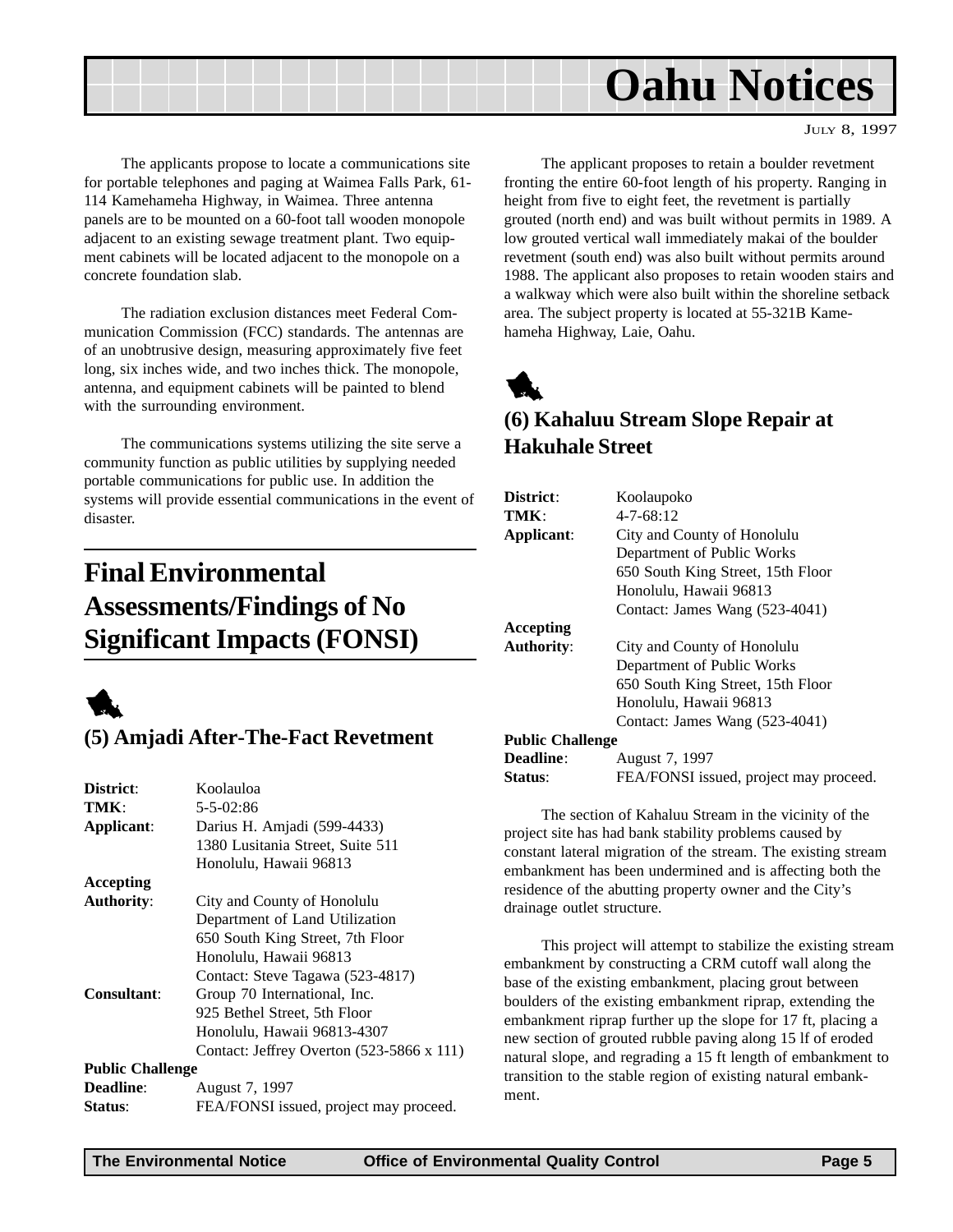# <span id="page-5-0"></span>**Oahu Notices**

JULY 8, 1997

# **Previously Published Projects Pending Public Comments**

### **Draft Environmental Assessments**

### **1** McDonald's Restaurant

| Applicant:                        | McDonald's Restaurants of Hawaii, Inc. |
|-----------------------------------|----------------------------------------|
|                                   | 711 Kapiolani Boulevard, Suite 1600    |
|                                   | Honolulu, Hawaii 96813                 |
|                                   | Contact: Sonny Leong (591-2080)        |
| <b>Approving Agency/Accepting</b> |                                        |
| <b>Authority:</b>                 | City and County of Honolulu            |
|                                   | Department of Land Utilization         |
|                                   | 650 South King Street, 7th Floor       |
|                                   | Honolulu, Hawaii 96813                 |
|                                   | Contact: Steve Tagawa (523-4817)       |
| <b>Public Comment</b>             |                                        |
| <b>Deadline:</b>                  | July 23, 1997                          |

### **Final Environmental Impact Statement Acceptance Notices**

### **4. Aiea Sugar Mill Project**

| Applicant:        | Crazy Shirts, Inc.                      |
|-------------------|-----------------------------------------|
|                   | 99-969 Iwaena Street                    |
|                   | Aiea, Hawaii 96701                      |
|                   | Contact: Dennis Taylor (487-9919)       |
|                   | <b>Approving Agency/Accepting</b>       |
| <b>Authority:</b> | City and County of Honolulu             |
|                   | Planning Department                     |
|                   | 650 South King Street                   |
|                   | Honolulu, Hawaii 96813                  |
|                   | Contact: Tim Hata (527-6070)            |
| <b>Status:</b>    | FEIS accepted on June 25, 1997 by the   |
|                   | Planning Department, City and County of |
|                   | Honolulu.                               |
|                   |                                         |

### **Proposed Changes to Water Pollution Rules**

The Department of Health will receive written comments and hold a public hearing on proposed changes to Hawaii Administrative Rules, Chapter 11-55, Water Pollution Control.

To obtain the changes to HAR Chapter 11-55 call the Clean Water Branch at (808) 586-4309.

The public hearing will be held on Oahu at 7:00 p.m. on Thursday, July 10, 1997 at the 5th Floor Conference Room of 919 Ala Moana Boulevard, Honolulu.

Written testimony will also be accepted until 4:30 p.m. on July 11, 1997 at the Clean Water Branch, Environmental Management Division, State Department of Health, 919 Ala Moana Boulevard, Room 301, Honolulu, Hawaii 96814-4920.

![](_page_5_Picture_14.jpeg)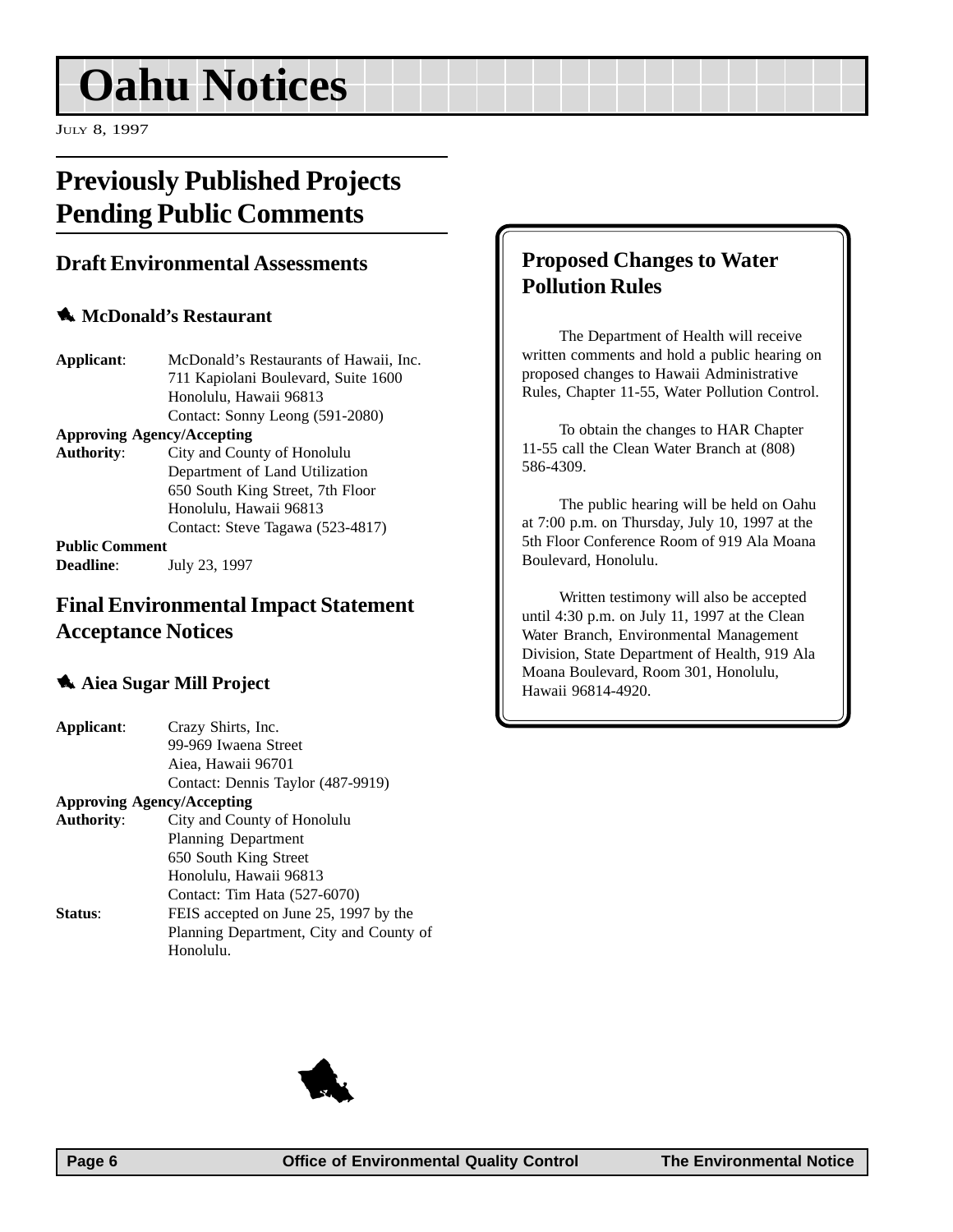# **Maui Notices**

JULY 8, 1997

# <span id="page-6-0"></span>**Draft Environmental**

**Assessments**

# $\blacklozenge$ **(1) Kihei Road "C" and North-South Collector Road Construction**

| District:             | Wailuku                                      |
|-----------------------|----------------------------------------------|
| TMK:                  | 3-9-2:por. 30, 76; 2-2-2:por. 42, 43, 66, 67 |
|                       |                                              |
| Applicant:            | County of Maui                               |
|                       | Department of Public Works and Waste         |
|                       | Management                                   |
|                       | 200 South High Street                        |
|                       | Wailuku, Hawaii 96793                        |
|                       | Contact: Charles Jencks (243-7845)           |
| Accepting             |                                              |
| <b>Authority:</b>     | County of Maui                               |
|                       | Department of Public Works and Waste         |
|                       | Management                                   |
|                       | 200 South High Street                        |
|                       | Wailuku, Hawaii 96793                        |
|                       | Contact: Charles Jencks (243-7845)           |
| <b>Consultant:</b>    | Munekiyo & Arakawa, Inc.                     |
|                       | 305 High Street, Suite 104                   |
|                       | Wailuku, Hawaii 96793                        |
|                       | Contact: Milton Arakawa (243-7845)           |
| <b>Public Comment</b> |                                              |
| <b>Deadline:</b>      | August 7, 1997                               |
| Status:               | DEA First Notice pending public comment.     |
|                       | Address comments to the applicant with       |

Address comments to the applicant with copies to the consultant and OEQC.

The County of Maui, Department of Public Works and Waste Management, is proposing the construction of Road "C" and the North-South Collector Road in Kihei, Maui, Hawai`i.

Road "C" is proposed to extend from its existing terminus near the Long's Shopping Center generally in a straight line to the east. As the roadway extends through the Piilani Village project, Road "C" curves slightly to the north before intersecting with Piilani Highway.

The North-South Collector Road extends approximately 700 lineal feet to the north of its intersection with Road "C". The North-South Collector Road also extends approximately

2,050 feet to the south of its intersection with Road "C". The roadway links with Halekuai Street which extends in a westerly direction to South Kihei Road.

Drainage improvements include a new drainage system constructed within the Road "C" and North-South Collector Road rights-of-way and conveyed to a temporary detention basin located near the northerly end of the North-South Collector Road. Runoff from an existing 54-inch drainage culvert across Piilani Highway will be conveyed further downstream by a new 54-inch drainline. Other proposed aspects of the project include a 16-inch waterline within the Lipoa Street right-of-way and a borrow site for fill material located northwest of the Piilani Highway/Lipoa Street intersection.

![](_page_6_Picture_12.jpeg)

**1**

 $\frac{3}{2}$ 

# **(2) Maui War Memorial Stadium Renovations**

| District:  | Wailuku                            |
|------------|------------------------------------|
| TMK:       | 3-8-7:por. $4 & 55$                |
| Applicant: | County of Maui                     |
|            | Department of Parks and Recreation |
|            | 1580-C Kaahumanu Avenue            |
|            | Wailuku, Hawaii 96793              |
|            | Contact: Henry Oliva (243-7383)    |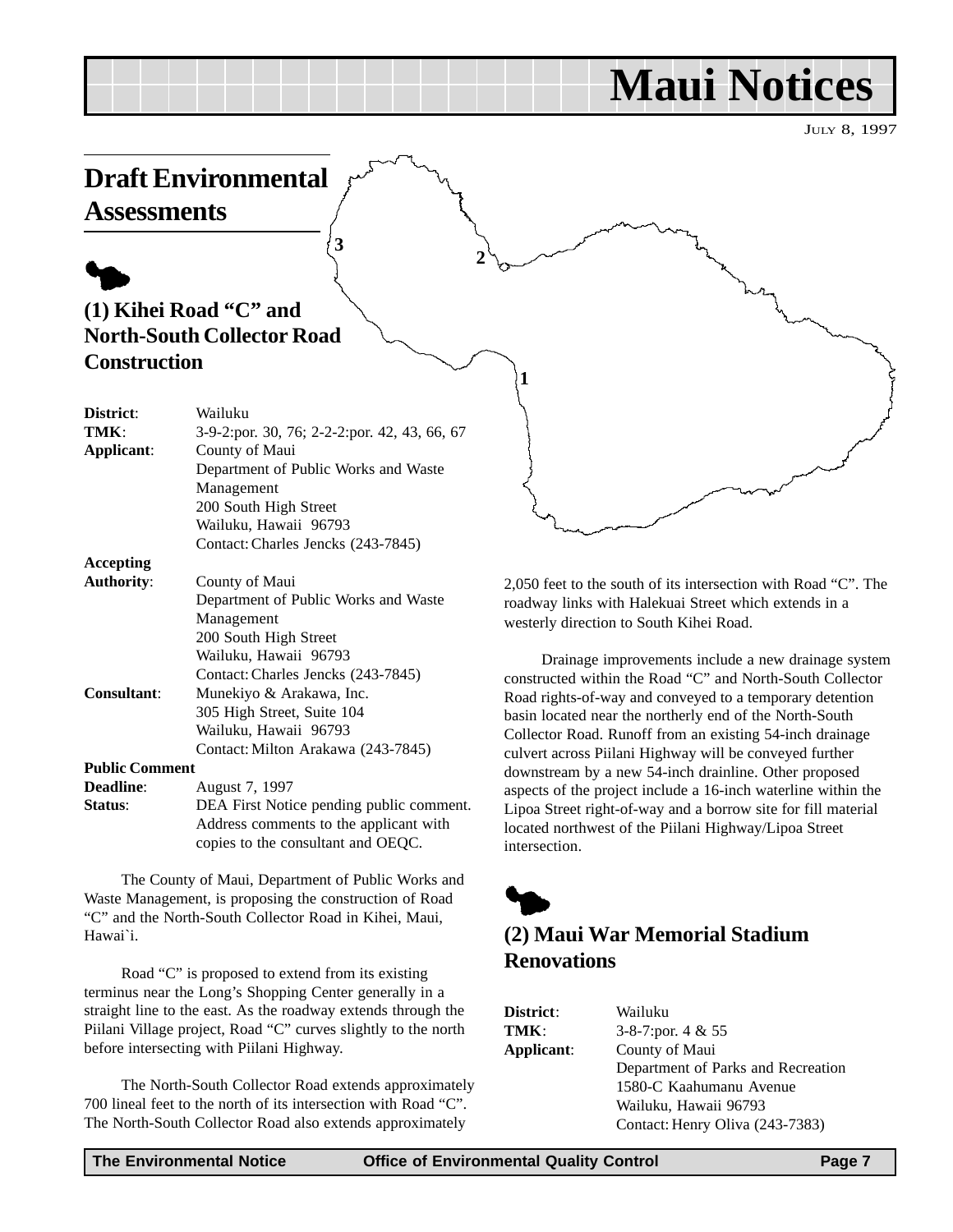# <span id="page-7-0"></span>**Maui Notices**

#### JULY 8, 1997

| Accepting             |                                          |
|-----------------------|------------------------------------------|
| <b>Authority:</b>     | County of Maui                           |
|                       | Department of Parks and Recreation       |
|                       | 1580-C Kaahumanu Avenue                  |
|                       | Wailuku, Hawaii 96793                    |
|                       | Contact: Henry Oliva (243-7383)          |
| <b>Consultant:</b>    | Munekiyo & Arakawa, Inc.                 |
|                       | 305 High Street, Suite 104               |
|                       | Wailuku, Hawaii 96793                    |
|                       | Contact: Milton Arakawa (244-2015)       |
| <b>Public Comment</b> |                                          |
| Deadline:             | August 7, 1997                           |
| Status:               | DEA First Notice pending public comment. |
|                       | Address comments to the applicant with   |

The County of Maui proposes to renovate the War Memorial Stadium located in the Wailuku-Kahului area. The proposed renovations are to accommodate the upcoming Hula Bowl, a collegiate all-star game to be played on January 18, 1998.

copies to the consultant and OEQC.

The existing stadium seating capacity is approximately 6,600, with approximately 4,400 seats on the west sideline and 2,200 seats on the east sideline.

Approximately 10,000 additional bleacher seats are proposed to be added to the stadium. The bulk of additional seating is proposed along the east sideline as well as the north end zone. A smaller increment of additional seating is also contemplated in the south end zone.

Construction is anticipated to begin in September 1997 with completion by January 1998. Estimated construction cost is \$1.2 million.

### Site Description

The War Memorial Stadium is located in the midst of an existing complex of recreational and educational uses. To the west of the stadium is Baldwin High School. To the south are the War Memorial Gymnasium and Swimming Pool Complex as well as Little League baseball fields. To the east, across Kanaloa Avenue, are the Maui Botanical Gardens, the recently approved Maui Central Park and Maui Community College. To the north is the Iron Maehara Baseball Stadium.

The proposed stadium renovations are limited to the confines of the existing stadium. The east sideline and north end zone bleacher structures are proposed on areas which are currently grassed. The south end zone seats are proposed on the existing high jump pit adjacent to the track and would be relocated, as needed, during the track season.

# **FEA (FONSI)**

![](_page_7_Picture_11.jpeg)

### **(3)Westin Maui Villa Terrace Improvements**

| District:                         | Lahaina                                |
|-----------------------------------|----------------------------------------|
| TMK:                              | 4-4-8:por. 19                          |
| Applicant:                        | Westin Maui Hotel                      |
|                                   | 2365 Kaanapali Parkway                 |
|                                   | Lahaina, Hawaii 96761                  |
|                                   | Contact: James Jebbia (667-2525)       |
| <b>Approving Agency/Accepting</b> |                                        |
| <b>Authority:</b>                 | County of Maui                         |
|                                   | Maui Planning Department for the Maui  |
|                                   | Planning Commission                    |
|                                   | 250 South High Street                  |
|                                   | Wailuku, Hawaii 96793                  |
|                                   | Contact: Colleen Suyama (243-7735)     |
| <b>Consultant:</b>                | Munekiyo & Arakawa, Inc.               |
|                                   | 305 High Street, Suite 104             |
|                                   | Wailuku, Hawaii 96793                  |
|                                   | Contact: Milton Arakawa (244-2015)     |
| <b>Public Challenge</b>           |                                        |
| <b>Deadline:</b>                  | August 7, 1997                         |
| Status:                           | FEA/FONSI issued, project may proceed. |

The Westin Maui Hotel in Lahaina is proposing improvements to the Villa Terrace, an outdoor dining area within the grounds of the hotel and within the Shoreline Setback Area of the island of Maui. The Villa Terrace is currently located at the southwest corner of the parcel. Proposed improvements include a new bar and an upgrade of the dining area. The one-story bar structure encompasses approximately 461 square feet in area. A covered buffet station totals 298 square feet. An addition to the seating area of approximately 463 square feet is also proposed.

# **Previously Published Projects**

### 3 **Kihei Community Center and Swimming Pool Complex**

| Applicant: | County of Maui                     |
|------------|------------------------------------|
|            | Department of Parks and Recreation |
|            | 1580-C Kaahumanu Avenue            |
|            | Wailuku, Hawaii 96793              |
|            | Contact: Henry Oliva (243-7230)    |
|            | Annroving Agency/Accenting         |

**Approving Age.** 

**Authority**: Same as above. **Comment Deadline**: July 23, 1997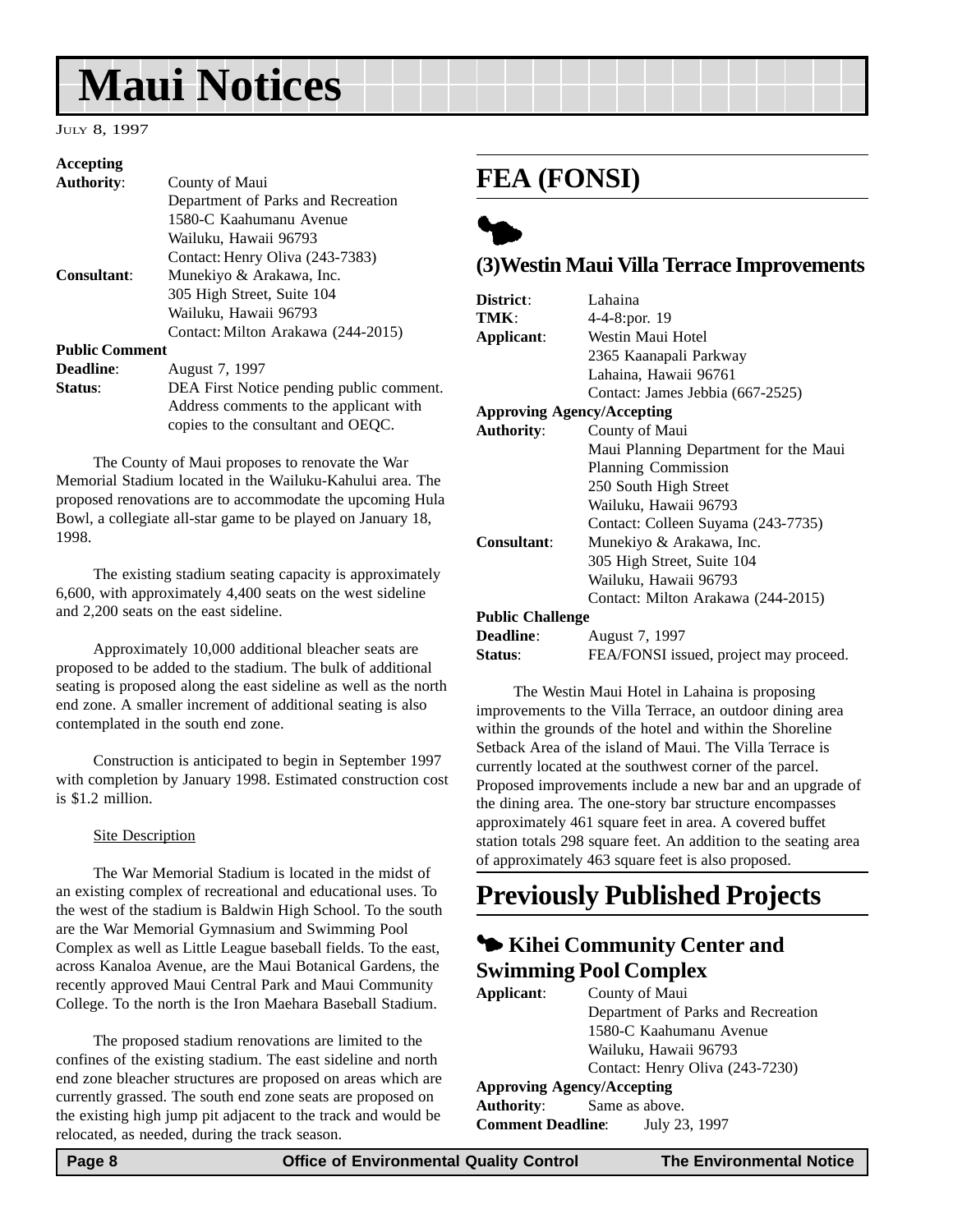# **Hawaii Notices**

JULY 8, 1997

# <span id="page-8-0"></span>**Draft Environmental Assessments**

|                       | (1) Chroman Residence & Related                                                                                                                                                                                                                     |                                       |                                                                                                                                        |
|-----------------------|-----------------------------------------------------------------------------------------------------------------------------------------------------------------------------------------------------------------------------------------------------|---------------------------------------|----------------------------------------------------------------------------------------------------------------------------------------|
| <b>Improvements</b>   |                                                                                                                                                                                                                                                     |                                       |                                                                                                                                        |
| District:<br>TMK:     | Puna<br>$1 - 3 - 08:03$                                                                                                                                                                                                                             |                                       |                                                                                                                                        |
| Applicant:            | Michael Chroman (310-301-8371)<br>2411 Ocean Front Walk<br>Venice, CA 90291                                                                                                                                                                         |                                       |                                                                                                                                        |
| <b>Accepting</b>      |                                                                                                                                                                                                                                                     |                                       |                                                                                                                                        |
| <b>Authority:</b>     | Department of Land and Natural Resources<br><b>Land Division</b><br>1151 Punchbowl Street, Room 220<br>Honolulu, Hawaii 96813<br>Contact: Lauren Tanaka (587-0385)                                                                                  |                                       |                                                                                                                                        |
| <b>Consultant:</b>    | Linda Copman (883-2246)<br>P.O. Box 383284<br>Waikoloa, Hawaii 96738                                                                                                                                                                                | Applicant:                            | County of Hawaii<br>Department of Public Works                                                                                         |
| <b>Public Comment</b> |                                                                                                                                                                                                                                                     |                                       | 75-5706 Kuakini Highway                                                                                                                |
| Deadline:<br>Status:  | August 7, 1997<br>DEA First Notice pending public comment.<br>Address comments to the applicant with<br>copies to the accepting authority, the<br>consultant and OEQC.                                                                              | <b>Accepting</b><br><b>Authority:</b> | Kailua-Kona, Hawaii 96740<br>Contact: Thomas Pack (327-3530)<br>County of Hawaii<br>Department of Public Works                         |
|                       | The construction of a two-story residence with attached<br>carport, a utility shed/workshop, a generator storage shed,<br>and two 12,000 gallon water tanks are proposed. The project<br>site is a 4.54 acres portion of a 17.01 shoreline property | <b>Consultant:</b>                    | 25 Aupuni Street<br>Hilo, Hawaii 96720<br>Contact: Donna Kiyosaki (961-8327)<br>Parsons Brinckerhoff<br>1001 Bishop Street, Suite 3000 |

site is a 4.54 acres portion of a 17.01 shoreline property which is located approximately one mile south of Isaac Hale Beach Park and is accessible from the Kalapana-Kapoho Beach Road.

![](_page_8_Picture_5.jpeg)

# **(2) Kuakini Highway Improvements Between Palani & Hualalai Roads**

**TMK**: 7-5-04

**District**: North Kona

**Status**: DEA First Notice pending public comment. Address comments to the applicant with copies to the accepting authority, the consultant and OEQC. The County of Hawaii Department of Public Works

Honolulu, Hawaii 96813

Contact: Clyde Shimizu (531-7094)

(DPW) proposes to widen, from two lanes to four lanes, a 0.8 km (half mile) segment of Kuakini Highway in Kailua-Kona between its intersection with Palani Road and its intersection with Hualalai Road. To facilitate movement onto the widened highway, the project also includes the construction of a left turn pocket approximately 100 m (300 ft) northeast along

**Public Comment**

**Deadline**: August 7, 1997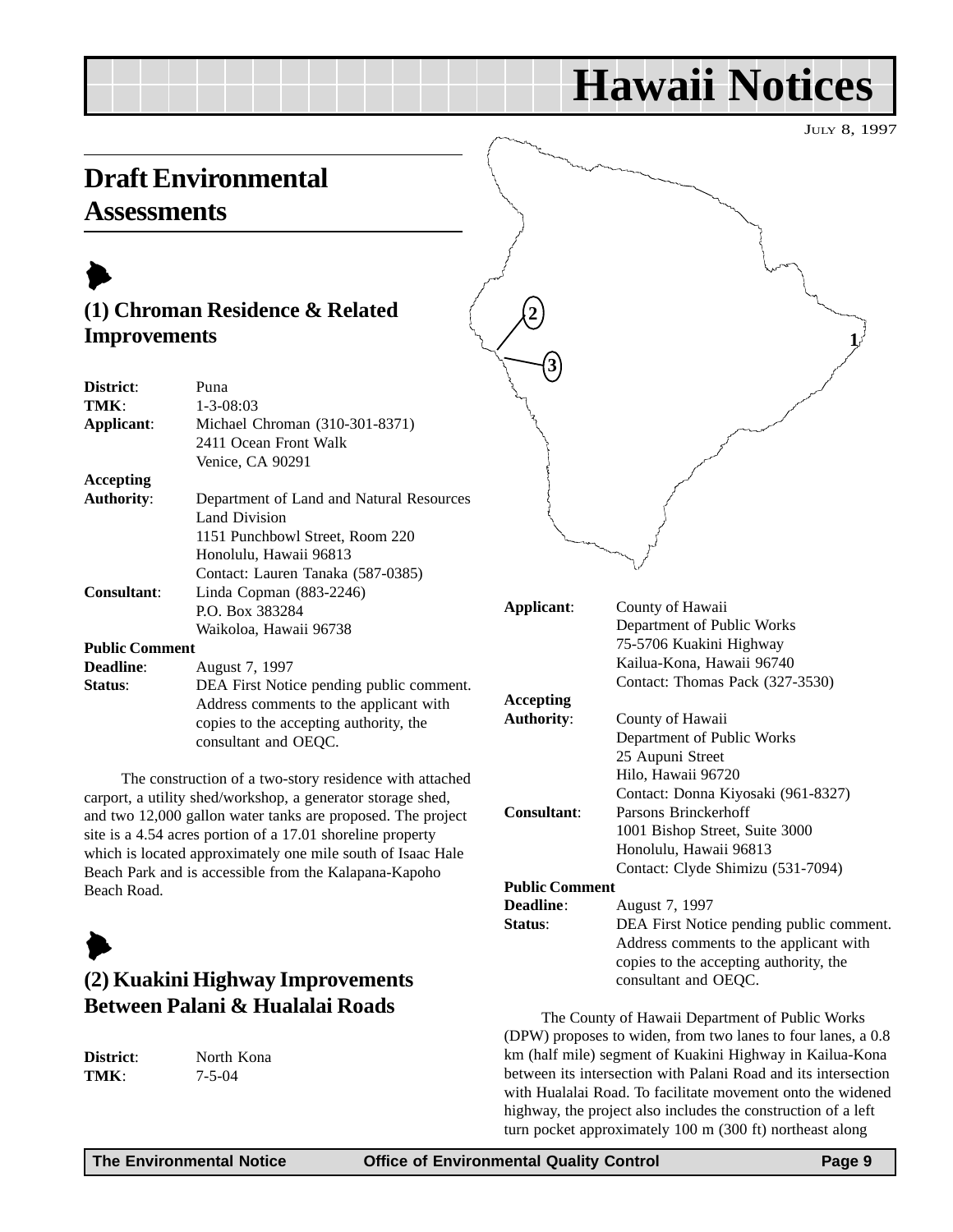# <span id="page-9-0"></span>**Hawaii Notices**

#### JULY 8, 1997

Palani Road and a transition section extending approximate 60 m (200 ft) southeast (toward Keauhou) of the highway's junction with Hualalai Road.

Besides widening the highway and providing turn lanes, the proposed improvements include interim parallel parking facilities, drainage structures, lighting, sidewalks, synchronized traffic signals, and bikeways. Provided federal funds are available, the project would also include placing overhead utility lines underground. The roadway widening would take place within the County right-of-way and no property acquisition would be required. The proposed project would relieve existing traffic congestion, accommodate future traffic demand and enhance pedestrian and bicyclist safety.

Three alternatives were considered: widening the highway, Transportation System Management (TSM) and No-Build. A partial width widening which would reconstruct only a portion of the right-of-way and retain most of the mature trees along the highway has been provisionally selected by the DPW as the preferred alternative. The project would not substantially alter the environment and adverse impacts would be minimal.

If necessary approvals are obtained in a timely manner, construction would begin in early 1999 and the widening would be completed in approximately 13 months.

The final EA will be a joint publication of the Federal Highway Administration, the State of Hawaii Department of Transportation, and the County of Hawaii to satisfy the requirements of the National Environmental Policy Act (NEPA) and HRS, Chapter 343.

# $\blacktriangleright$ **(3) SoBay Condominium**

| District:         | North Kona                             |
|-------------------|----------------------------------------|
| TMK:              | $7 - 5 - 18:20$                        |
| Applicant:        | SoBay Hawaii, Inc., c/o Ala Kai Realty |
|                   | 688 Kinoole Street, Suite 102          |
|                   | Hilo, Hawaii 96720                     |
|                   | Contact: Yukio Takeya (935-3378)       |
|                   | <b>Approving Agency/Accepting</b>      |
| <b>Authority:</b> | County of Hawaii                       |
|                   | <b>Planning Department</b>             |
|                   | 25 Aupuni Street                       |
|                   | Hilo, Hawaii 96720                     |
|                   | Contact: Susan Gagorik or Alice Kawaha |
|                   | $(961 - 8288)$                         |
|                   |                                        |

| ١y | <b>Consultant:</b> | Roy Takemoto Land Use Consultant (959-      |  |  |
|----|--------------------|---------------------------------------------|--|--|
|    |                    | 0189)                                       |  |  |
|    |                    | P.O. Box 10217                              |  |  |
|    |                    | Hilo, Hawaii 96721                          |  |  |
|    |                    | <b>Public Comment</b>                       |  |  |
|    | <b>Deadline:</b>   | August 7, 1997                              |  |  |
|    | Status:            | DEA First Notice pending public comment.    |  |  |
|    |                    | Address comments to the applicant with      |  |  |
|    |                    | copies to the approving agency or accepting |  |  |
|    |                    | authority, the consultant and OEQC.         |  |  |

SoBay Hawaii, Inc., a Hawaii corporation, proposes to construct a 21-unit 4-story oceanfront residential condominium on a site located at 75-5894 Alii Drive between Kailua-Kona and Keauhou. Currently, the approximately 0.68 acre site has two vacant single-story structures that would be demolished. The project requires a shoreline setback variance and special management area use permit. Proposed activities within the shoreline setback area include landscaping, pathway and public access improvements, portion of a driveway, protrusion of two lanai decks and roof overhang, filling a man-made cement-lined pool, and repair of an existing seawall. The existing seawall extends along approximately 60% of the site's ocean frontage. The wall will not be extended. The open portion without the seawall will be landscaped with naupaka and other coastal strand plants. A small sandy beach fronts the site.

# **Previously Published Projects Pending Public Comments**

### **Draft Environmental Assessments**

### 6 **Kahaluu Beach Resort Condominium**

| Applicant:            | Kahaluu Beach Partnership<br>78-6980 Kaluna Street, #13<br>Kailua-Kona, HI 96740 |
|-----------------------|----------------------------------------------------------------------------------|
|                       | Contact: Scott Church (322-4132)                                                 |
|                       |                                                                                  |
|                       | <b>Approving Agency/Accepting</b>                                                |
| <b>Authority:</b>     | County of Hawaii, Planning Department                                            |
|                       | 25 Aupuni Street                                                                 |
|                       | Hilo, Hawaii 96720                                                               |
|                       | Contact: Daryn Arai (961-8288)                                                   |
| <b>Public Comment</b> |                                                                                  |
| Deadline:             | July 23, 1997                                                                    |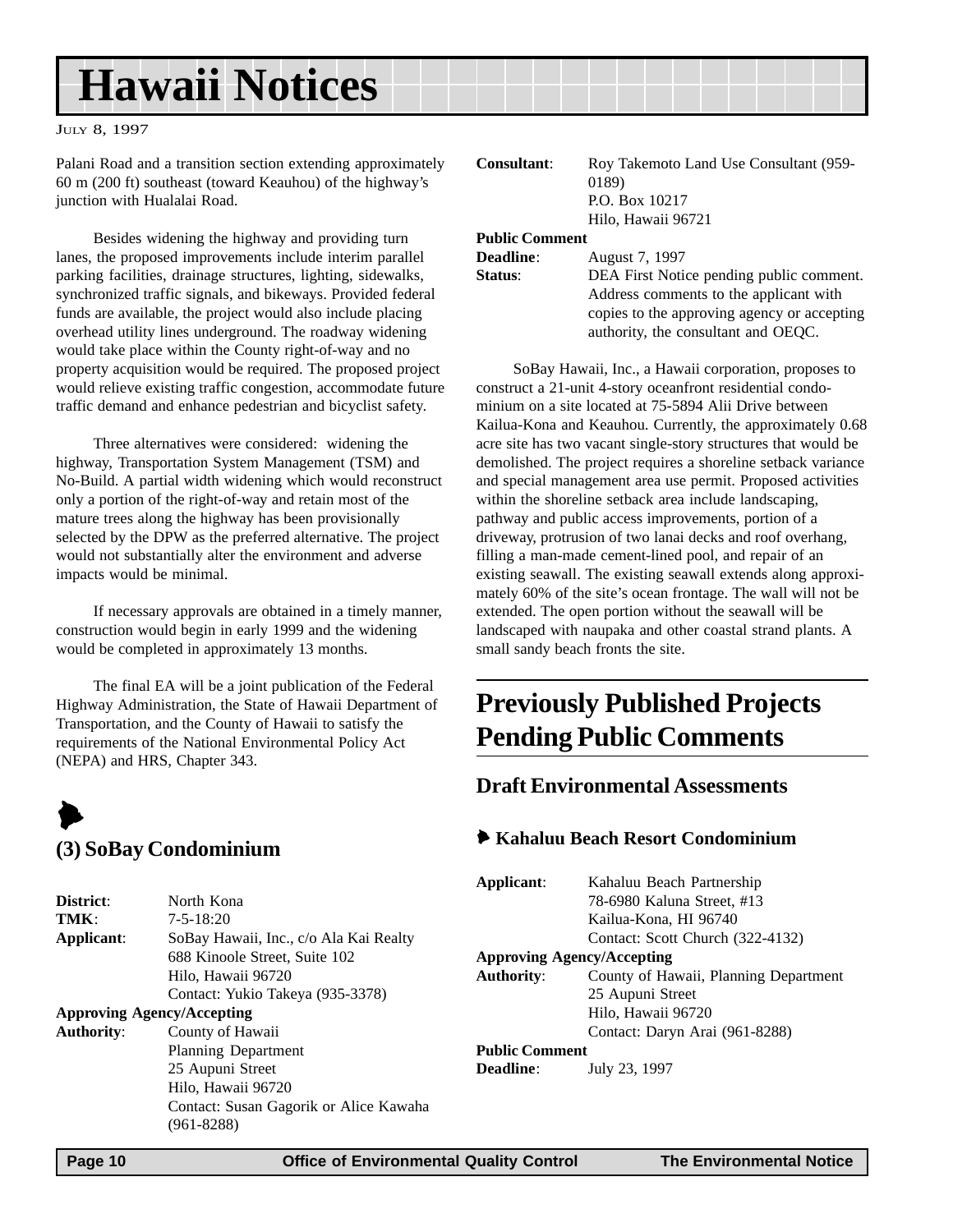# <span id="page-10-0"></span>**Hawaii Notices**

JULY 8, 1997

### **Final Environmental Impact Statements Pending Acceptance**

6 **Hilo Judiciary Complex**

**Applicant**: Department of Accounting and General Services 1151 Punchbowl Street Honolulu, Hawaii 96813 Contact: Ralph Yukumoto (586-0488)

### **Approving Agency/Accepting**

| <b>Authority:</b> | Governor, State of Hawaii                   |  |  |
|-------------------|---------------------------------------------|--|--|
|                   | c/o Office of Environmental Quality Control |  |  |
|                   | 235 South Beretania Street, Suite 702       |  |  |
|                   | Honolulu, Hawaii 96813                      |  |  |
| Status:           | FEIS currently being reviewed by the Office |  |  |
|                   | of Environmental Quality Control.           |  |  |

![](_page_10_Picture_7.jpeg)

# **Kauai Notices**

# **Draft Environmental Assessments**

# $\bullet$ **(1) Kikiaola Light Draft Harbor Navigation Improvements**

| District:<br>Applicant: | Waimea<br>Department of Land and Natural Resources<br>Division of Boating and Ocean Recreation<br>33 Queen Street, Suite 300<br>Honolulu, Hawaii 96813<br>Contact: Manuel Emiliano (587-0122)<br>and<br>District Engineer |                 |                                                                                                                                                                                                                                                                                                          |
|-------------------------|---------------------------------------------------------------------------------------------------------------------------------------------------------------------------------------------------------------------------|-----------------|----------------------------------------------------------------------------------------------------------------------------------------------------------------------------------------------------------------------------------------------------------------------------------------------------------|
|                         | U.S. Army Engineer District, Honolulu<br>Attn: CEPOD-ET-PP/T. Young<br>Building 230<br>Fort Shafter, Hawaii 96858-5440<br>Contact: William Lennan (438-2264)                                                              | Status:         | DEA First Notice pending public comment.<br>Address comments to the applicant with<br>copies to the accepting authority and<br>OEQC.                                                                                                                                                                     |
| <b>Accepting</b>        |                                                                                                                                                                                                                           |                 | The U.S. Army Corps of Engineers, Honolulu Engi-                                                                                                                                                                                                                                                         |
| <b>Authority:</b>       | Department of Land and Natural Resources<br>Division of Boating and Ocean Recreation<br>33 Queen Street, Suite 300<br>Honolulu, Hawaii 96813<br>Contact: Manuel Emiliano (587-0122)                                       |                 | neer District, and the State of Hawaii Department of Land<br>and Natural Resources, Division of Boating and Ocean<br>Recreation are proposing to construct improvements to the<br>Kikiaola Harbor for Light-draft Vessels at Waimea, Hawaii.<br>Kikiaola Harbor was originally developed by the State of |
| <b>Public Comment</b>   |                                                                                                                                                                                                                           | Hawaii in 1959. |                                                                                                                                                                                                                                                                                                          |
| <b>Deadline:</b>        | August 7, 1997                                                                                                                                                                                                            |                 |                                                                                                                                                                                                                                                                                                          |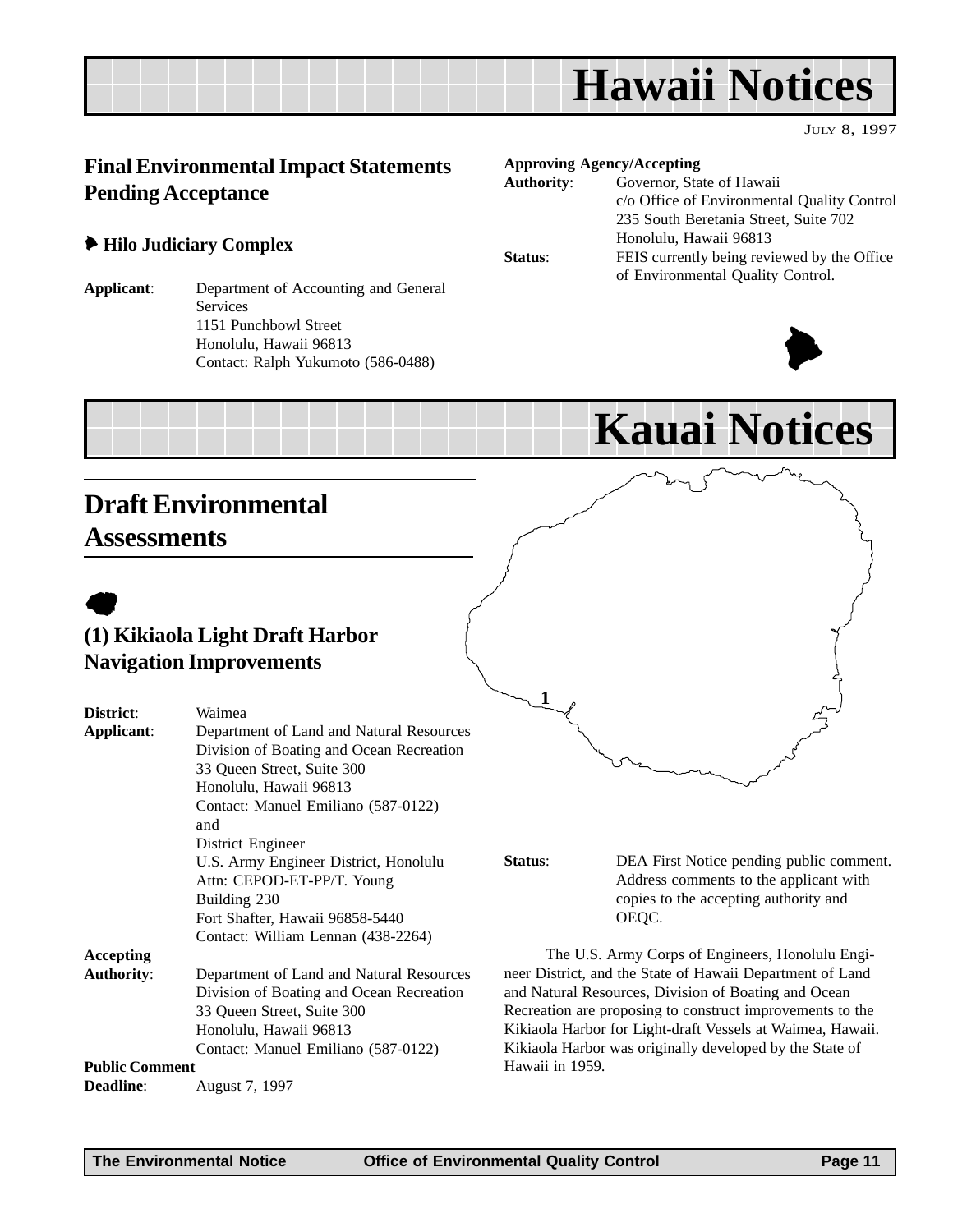# <span id="page-11-0"></span>**Kauai Notices**

#### JULY 8, 1997

The purpose of the harbor improvements is to eliminate the shallow depths in the entrance channel which pose a hazard to vessels using the harbor, particularly during south swell conditions.

The proposed plan would consist of dredging an entrance channel 725 feet long, 12 feet deep, and 105-205 feet wide; an access channel 320 feet long, 8 feet deep and 105 feet wide; removing 150 feet of the existing outer east stub breakwater; modifying 735 feet of the existing east breakwater by raising the crest and flattening the slope; modifying 220 feet of the existing west breakwater in a similar manner; and removing and reconstructing an inner east stub breakwater 85 feet long.

# **Previously Published Projects Pending Public Comments**

### **Draft Environmental Assessments**

### 7 **Hanamaulu General Plan Amendment**

**Applicant**: Hanamaulu Triangle, Inc. c/o Walton Hong & Lorna Rosa 3135A Akahi Street Lihue, Hawaii 96766 Contact: Lorna Rosa (245-4757) **Approving Agency/Accepting Authority**: County of Kauai, Planning Department 4444 Rice Street, Suite 473 Lihue, Hawaii 96766 Contact: Myles Hironaka (241-6677) **Public Comment Deadline**: July 23, 1997

### 7 **Kalalau Rim Endangered Plant Exclosure & Outplanting Site**

**Applicant**: Department of Land and Natural Resources Division of Forestry & Wildlife 3060 Eiwa Street, Room 306 Lihue, Hawaii 96766 Contact: Thomas Telfer (274-3433)

#### **Approving Agency/Accepting**

| <b>Authority:</b>     | Department of Land and Natural Resources |
|-----------------------|------------------------------------------|
|                       | Division of Forestry & Wildlife          |
|                       | 1151 Punchbowl Street, Room 325          |
|                       | Honolulu, Hawaii 96813                   |
|                       | Contact: Michael Buck (587-0166)         |
| <b>Public Comment</b> |                                          |

**Deadline**: July 23, 1997

### 7 **Kauai Resource Exchange & Buy Back Center**

| Applicant:                        | County of Kauai                    |
|-----------------------------------|------------------------------------|
|                                   | Office of Economic Development     |
|                                   | 4280-B Rice Street                 |
|                                   | Lihue, Hawaii 96766                |
|                                   | Contact: Myrah Cummings (241-6390) |
| <b>Approving Agency/Accepting</b> |                                    |
|                                   | <b>Authority:</b> Same as above.   |
| <b>Public Comment</b>             |                                    |
| <b>Deadline:</b>                  | July 23, 1997                      |
|                                   |                                    |

### 7 **Kekaha Wildlife Habitat Improvement Project**

| Applicant:                        | Department of Land and Natural Resources |  |  |
|-----------------------------------|------------------------------------------|--|--|
|                                   | Division of Forestry & Wildlife          |  |  |
|                                   | 3060 Eiwa Street, Room 306               |  |  |
|                                   | Lihue, Hawaii 96766                      |  |  |
|                                   | Contact: Thomas Kaiakapu (274-3433)      |  |  |
| <b>Approving Agency/Accepting</b> |                                          |  |  |
| <b>Authority:</b>                 | Department of Land and Natural Resources |  |  |
|                                   | Division of Forestry & Wildlife          |  |  |
|                                   | 1151 Punchbowl Street, Room 325          |  |  |
|                                   | Honolulu, Hawaii 96813                   |  |  |
|                                   | Contact: Michael Buck (587-0166)         |  |  |
| <b>Public Comment</b>             |                                          |  |  |
| <b>Deadline:</b>                  | July 23, 1997                            |  |  |

![](_page_11_Picture_17.jpeg)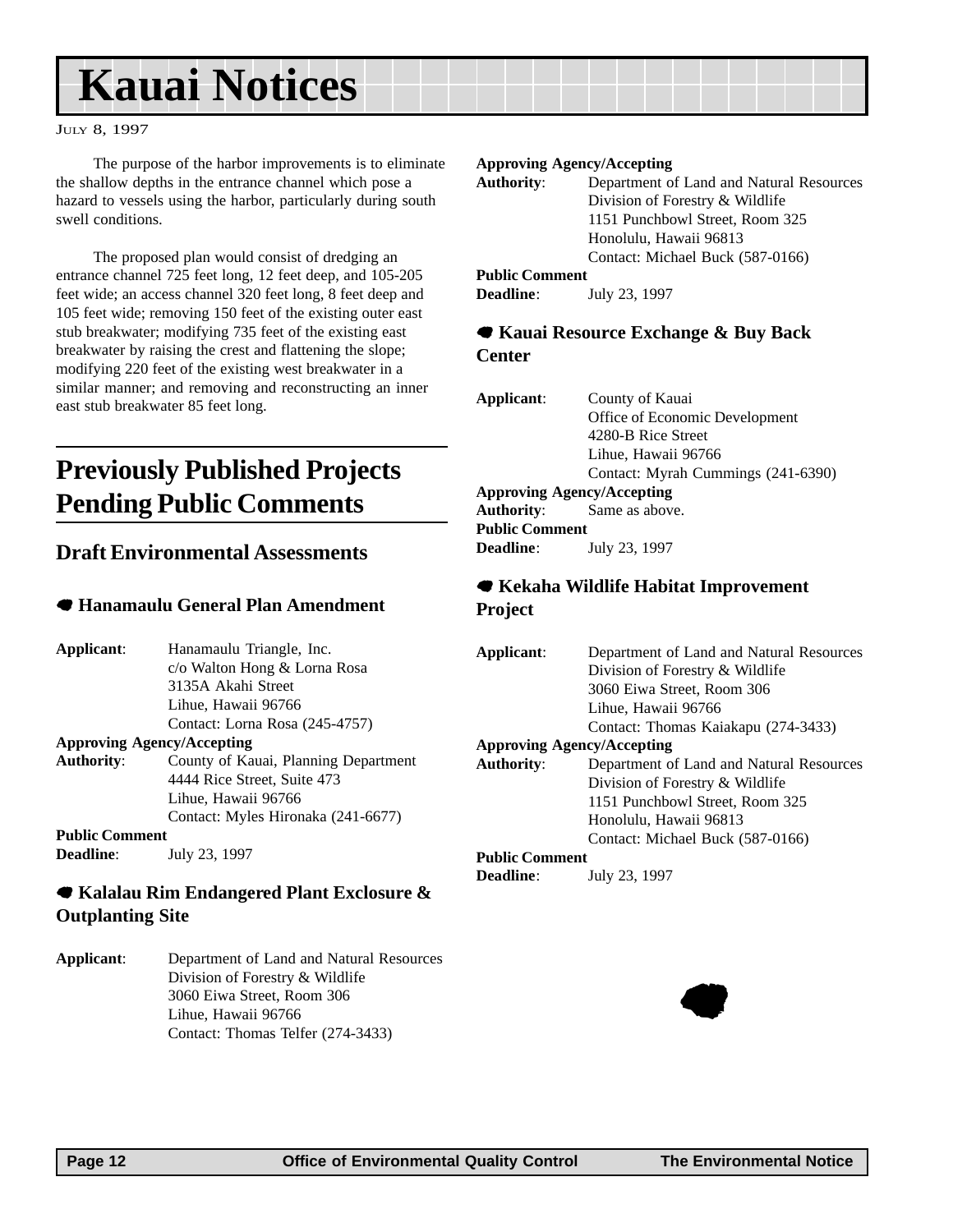# **Statewide Notices**

JULY 8, 1997

# <span id="page-12-0"></span>**Draft Environmental Assessments**

### **Hawaii National Guard Enhanced Brigade Stationing Plan**

| District:             | Statewide                                  |
|-----------------------|--------------------------------------------|
| TMK:                  | Maui (3-4-9:4); Oahu (4-1-4:3); Hawaii (9- |
|                       | $6-5:8$ and $5-4-5:51$ )                   |
| Applicant:            | Department of Defense                      |
|                       | Hawaii Army National Guard                 |
|                       | 3949 Diamond Head Road                     |
|                       | Honolulu, Hawaii 96816                     |
|                       | Contact: Capt. Charles Anthony (733-4258)  |
|                       | <b>Approving Agency/Accepting</b>          |
| <b>Authority:</b>     | Department of Defense                      |
|                       | Hawaii Army National Guard                 |
|                       | 3949 Diamond Head Road                     |
|                       | Honolulu, Hawaii 96816                     |
|                       | Contact: Capt. Charles Anthony (733-4258)  |
| <b>Consultant:</b>    | Earth Tech                                 |
|                       | 700 Bishop Street                          |
|                       | Honolulu, Hawaii 96813                     |
|                       | Contact: Jacqueline Parnell (593-8331)     |
| <b>Public Comment</b> |                                            |

**Status**: DEA First Notice pending public comment. Address comments to the applicant with copies to the consultant and OEQC.

The proposed action is the reorganization of the 29th Infantry Brigade (Separate), of the Hawaii Army National Guard (HIARNG) into what is called an enhanced brigade. The reorganization has been brought about by changes in the Force Structure of the National Guard at the federal level. The 29th Infantry Brigade (Separate) Enhanced will be one of fifteen elite National Guard "enhanced readiness combat brigades" in the United States. The reorganization consists of the following separate actions:

- Deactivation of the 1st Battalion, 299th Infantry, headquartered on Maui and with units on Kauai, Oahu, and Molokai. Three hundred (300) soldiers are being reassigned. Most are being absorbed into the restructured Hilo-headquartered 2nd Battalion, 299th Infantry, or the 227th Engineer Company.

- Closure of the Wailuku Armory and consolidation of Maui units at the Kahului Armory.

- Closure of the Kaneohe Armory on Oahu and the Pahala and Kapaau (Kohala) Armories on Hawaii. These properties have been returned to the State Department of Land and Natural Resources.

- Organization of the 229th MI Company into the 29th. The unit is co-locating with the Brigade on 22nd Avenue in Honolulu.

# **Conservation District Notices**

### **DEPARTMENTAL PERMITS**

**Deadline**: July 23, 1997

Persons interested in commenting on the following Conservation District Use Departmental Permit Applications must submit comments to the Department of Land and Natural Resources.

Also, anyone interested in receiving notification of determinations on Conservation District Use Departmental Permit Applications must submit requests to DLNR which include the following information:

1) Name and address of the requestor;

2) The departmental permit for which the requestor would like to receive notice of determination, and;

3) The date the notice was initially published in the Environmental Notice.

Both comments and requests for notification of determinations must be submitted to DLNR within thirty-days from the initial date that the notice was published in the Notice.

Please send comments and requests to: Department of Land & Natural Resources, Land Division, 1151 Punchbowl Street, Room 220, Honolulu, Hawaii 96813, Attn: Tom Eisen

DLNR will make every effort to notify those interested in the subject CDUA, however, it is not obligated to notify any person not strictly complying with the above requirements. For more information please contact Tom Eisen at 587-0386.

![](_page_12_Picture_22.jpeg)

### **Kapalua Place Easement "P" Landscape Improvements**

| <b>CDUA File Number:</b> | MA-2862                           |
|--------------------------|-----------------------------------|
| Name of Applicant:       | Kapalua Place Lot Owners          |
|                          | Association                       |
| Location:                | Kapalua, Honolua, Maui            |
| Proposed Action:         | Thinning and perpetual mainte-    |
|                          | nance of ironwood trees, and      |
|                          | re-establishment of native shrubs |
| Chapter 343, HRS         |                                   |
| determination:           | Exempt                            |
| Applicant's Contact:     | Steven L. Walker (808) 661-8795   |

**The Environmental Notice Office of Environmental Quality Control Page 13**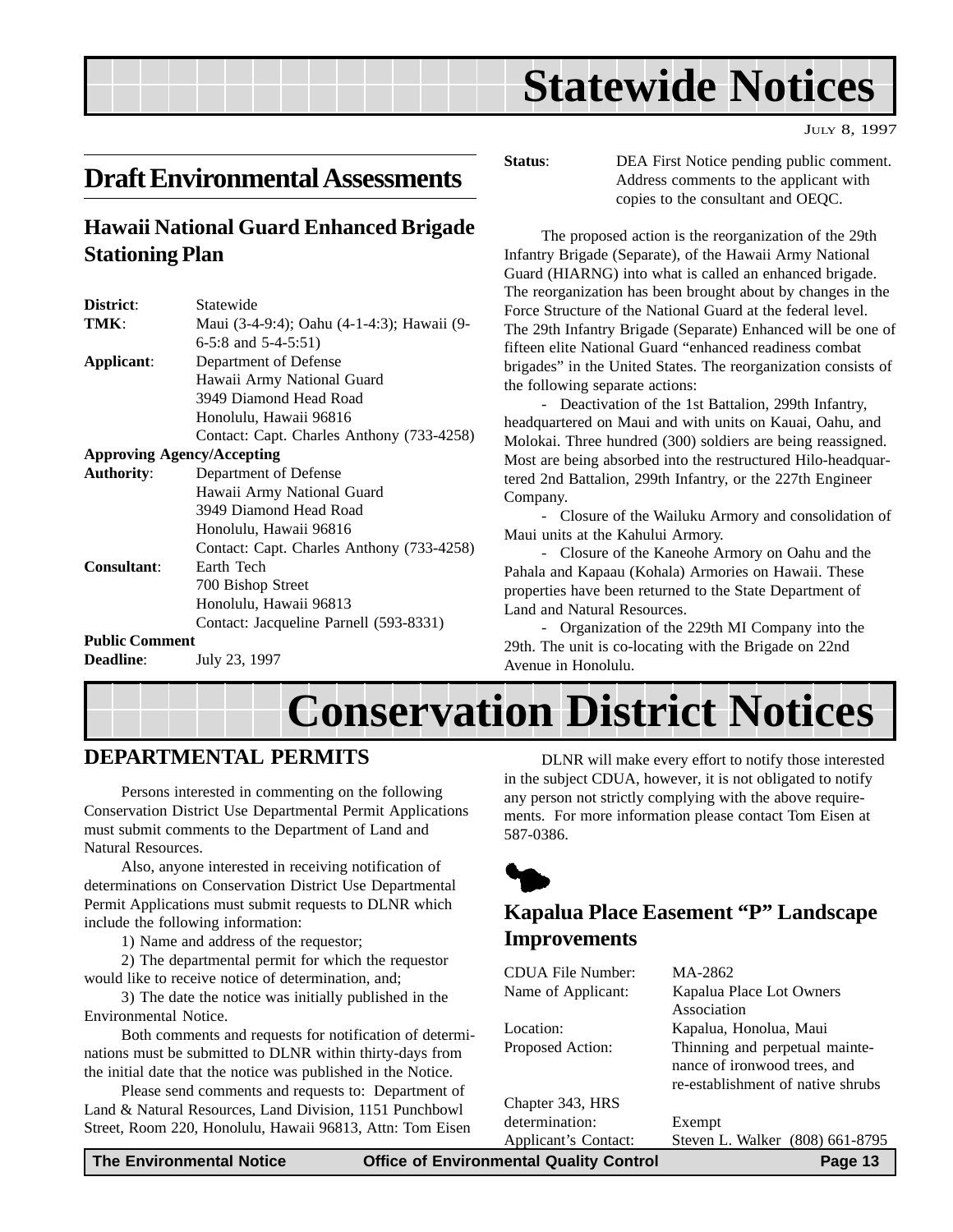# **Shoreline Notices**

JULY 8, 1997

### **Shoreline Certification Applications**

Pursuant to §13-222-12, HAR the following shoreline certification applications are available for inspection at the DLNR District Land Offices on Kauai, Hawaii and Maui and at Room 220, 1151 Punchbowl St., Honolulu, Oahu (Tel: 587-0414). All comments shall be submitted in writing to the State Land Surveyor, 1151 Punchbowl Street, Room 210, Honolulu, HI 96813 and postmarked no later than fifteen (15) calendar days from the date of the public notice of the application.

| Cas<br>e<br>No. | Date<br>Received | Location                                                                                                                                                                                                                          | Applicant                                                       | Tax Map<br>Key                               |
|-----------------|------------------|-----------------------------------------------------------------------------------------------------------------------------------------------------------------------------------------------------------------------------------|-----------------------------------------------------------------|----------------------------------------------|
| $OA -$<br>546   | 06/23/97         | Lots 1, 2, 3, 4 & 5 of<br>Portlock Rd Subdiv No. 2, File<br>Plan 2193 & Lot 4-A, being Por<br>of Lot 4 of Portlock Rd<br>Subdiv, File Plan 1361,<br>Maunalua, Honolulu, Honolulu,<br>Oahu (505, 525, 535, & 565<br>Portlock Road) | Sam O. Hirota, Inc. for<br>Kamehameha<br>Schools/Bishop Estate  | $3 - 9 -$<br>$26:5$ ,<br>44, 45,<br>47, & 48 |
| $OA -$<br>635   | 06/17/97         | Lot 1, Hauula Beach Lots,<br>Hauula, Koolauloa, Oahu (54-<br>035 Kamehameha Highway)                                                                                                                                              | Walter P. Thompson for<br>Norman & Janine Brand                 | $5 - 4 -$<br>09:21                           |
| $OA -$<br>636   | 06/20/97         | Lot 685-A, Ld Ct App 578,<br>Kuliouou 1st, Honolulu, Oahu<br>(5911 Kalanianaole Highway)                                                                                                                                          | Walter P. Thompson for<br>Catholic Diocese                      | $3 - 8 -$<br>01:51                           |
| $OA -$<br>638   | 06/20/97         | Lot 1130-A, Ld Ct App 677 (Map<br>276), Kailua, Koolaupoko, Oahu<br>(200 S. Kalaheo)                                                                                                                                              | Towill, Shigeoka &<br>Associates, Inc. for<br>John & Kay Wagner | $4 - 3 -$<br>12:45                           |
| $MA-$<br>067    | 06/13/97         | Lot A, Makena Beach Lots, Por<br>of RP 8534, LCAw 11216, Ap 21<br>to M. Kekauonohi, Palauea,<br>Honuaula, Makawao, Maui (3220<br>S Kihei Road)                                                                                    | R. T. Tanaka Engineers,<br>Inc. for Kean-Bello<br>Partnership   | $2 - 1 - 11:3$                               |
| $MA-$<br>071    | 06/13/97         | Lot 3, Makuapoko Hui<br>Partition, Sec 2, Paia, Maui<br>(Loio Place, Paia, Maui)                                                                                                                                                  | Valera, Inc. for<br>Richard & Lynn<br>Rasmussen                 | $2 - 6 -$<br>04:19                           |
| $MA-$<br>182    | 06/13/97         | Fronting Lot 30, Waiohuli-<br>Keokea Beach Lots, 2nd Series,<br>Grant 12,866 to Shigemi<br>Okamoto & Shizuko Kawamura<br>Okamoto, Waiohuli-Keokea,<br>Kula, Makawao, Maui (1590<br>Halama Street)                                 | Newcomer-Lee Land<br>Surveyors, Inc. for Dan<br>Sayles          | $3 - 9 - 10:4$                               |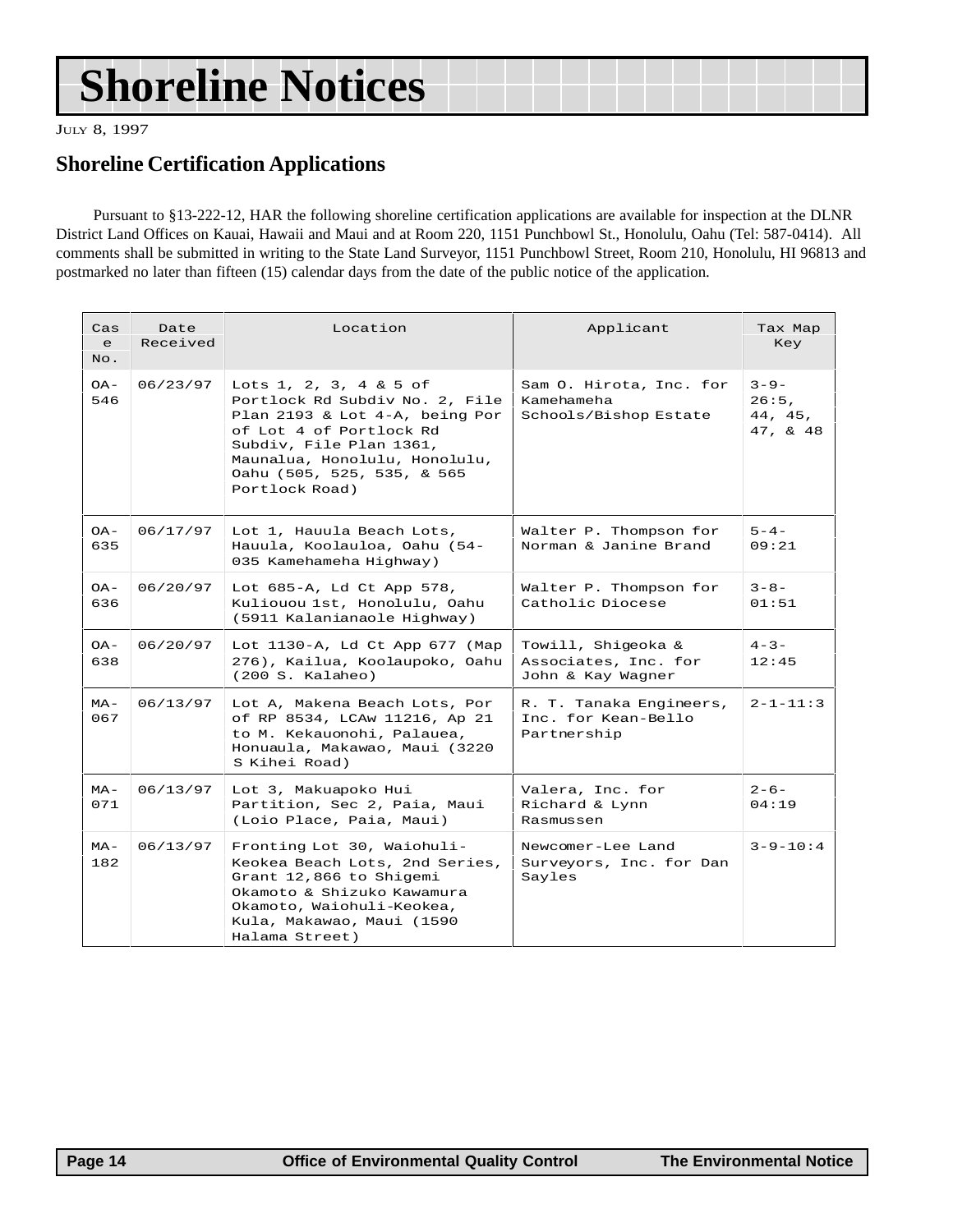# <span id="page-14-0"></span>**Shoreline Notices**

JULY 8, 1997

### **Shoreline Certifications and Rejections**

Pursuant to §13-222-26, HAR the following shorelines have been certified or rejected by the DLNR. A person may appeal a certification or rejection to the BLNR, 1151 Punchbowl Street, Room 220, Honolulu, HI 96813, by requesting in writing a contested case hearing no later than twenty (20) calendar days from the date of public notice of certification or rejection.

| Case<br>No.   | Date<br>Cert/Rej      | Location                                                                                                                                            | Applicant                                                                           | Tax Map<br>Key        |
|---------------|-----------------------|-----------------------------------------------------------------------------------------------------------------------------------------------------|-------------------------------------------------------------------------------------|-----------------------|
| $OA -$<br>626 | Certified<br>06/20/97 | Lot 93, Ld Ct App 323,<br>Pueohala, Kailua,<br>Koolaupoko, Oahu (420-D N.<br>Kalaheo Ave)                                                           | Walter Thompson for<br>Steve Funke                                                  | $4 - 3 - 17:16$       |
| $OA -$<br>627 | Certified<br>06/20/97 | Lot 2, Por GranT 7456 at<br>Lualualei, Waianae, Oahu<br>(87-833 Farrington Highway)                                                                 | Walter Thompson for<br>Cathy Yamashiro & Wayne<br>Spencer                           | $8 - 7 - 23:41$       |
| $OA -$<br>631 | Certified<br>06/20/97 | Parcel A Bay View Golf Park,<br>Kaneohe, Koolaupoko, Oahu<br>(45-285 Kaneohe Bay Dirve)                                                             | ParEn, Inc. for Pacific<br>Atlas (Hawaii), Inc.                                     | $4 - 5 - 30:1$        |
| $OA -$<br>633 | Certified<br>06/20/97 | Waikiki War Memorial<br>Natatorium, Kaneloa,<br>Waikiki, Oahu                                                                                       | Jonathan Shimada for<br>Department of Public<br>Works, City & County of<br>Honolulu | $3 - 1 - 31:3$<br>& 9 |
| $HA-$<br>190  | Certified<br>06/20/97 | Lot 76 of Puako Beach Lots<br>as shown on H.T.S. Plat 414-<br>B being the whole of Grant<br>S-13752, Lalamilo, South<br>Kohala, Hawaii              | Wes Thomas Associates<br>for D. Robert & Sheryl<br>Kennedy                          | $6 - 9 - 03:15$       |
| $MA-$<br>179  | Certified<br>06/20/97 | Lots 48 & 49, Waiohuli-<br>Keokea Beach Lots, 2nd<br>Series, Waichuli & Keokea,<br>Kihei, Wailuku, Maui (1736<br>Halama Street)                     | A & B Properties, Inc.<br>for Vivienne Romanchak<br>Trust.                          | $3 - 9 - 11:1$        |
| $KA-$<br>123  | Certified<br>06/20/97 | Por of RP 4512, Mahele Award<br>43 to J.Y. Kanehoa, Koloa,<br>Kauai (National Tropical<br>BotanicaL Gardens, P. O. Box<br>340, Lawai, Hawaii 96765) | Peter N. Taylor, Inc.<br>for Allerton Gardens<br>Trust.                             | $2 - 6 - 02:1$        |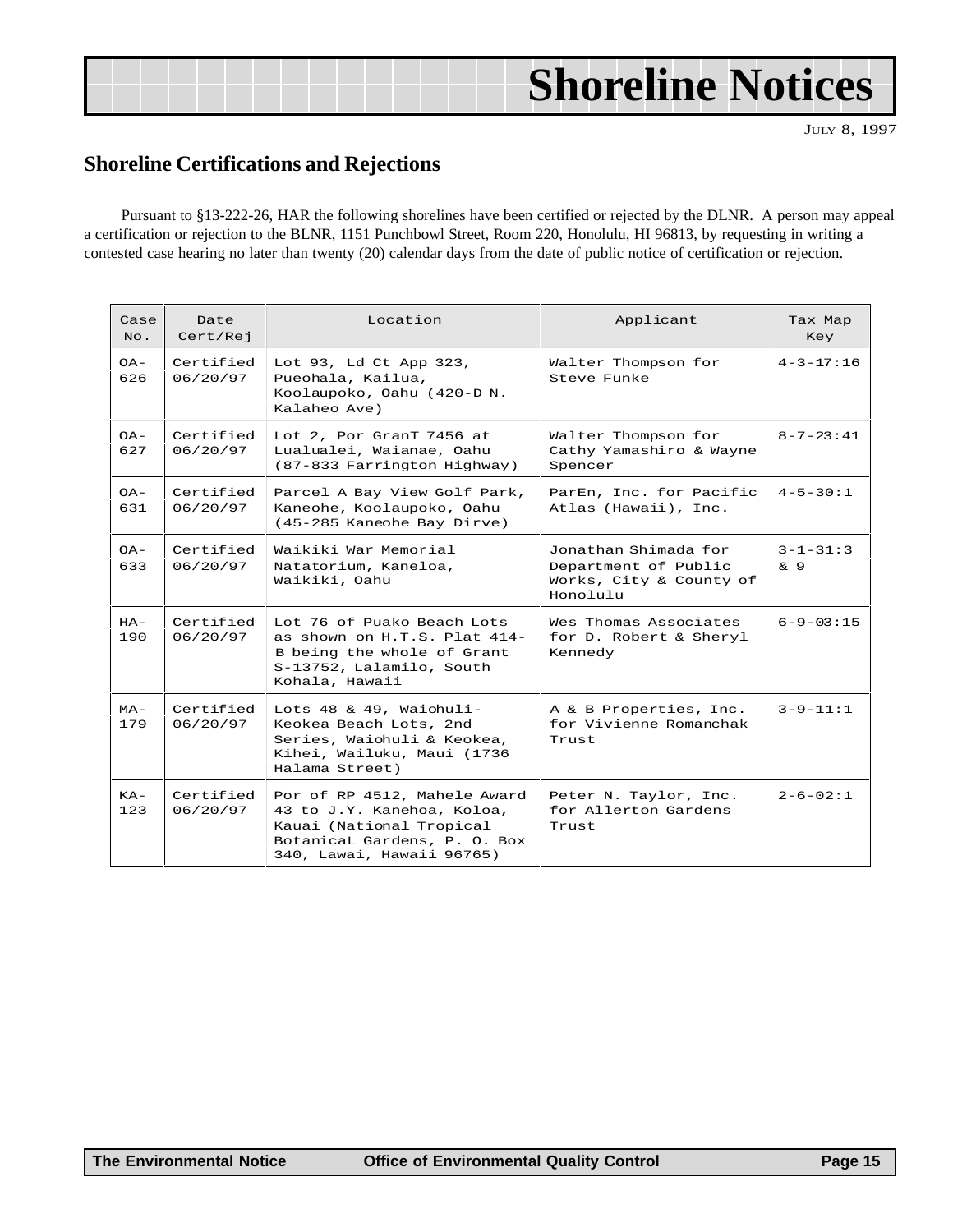# <span id="page-15-0"></span>**Environmental Council Notices**

JULY 8, 1997

### **Honolulu BWS Draft Exemption List**

*The City and County of Honolulu Board of Water Supply has submitted a draft revised exemption list to the Environmental Council for review and concurrence.*

*Please review the following draft amended exemption list and submit your comments by August 7, 1997 to: 1) Environmental Council, 235 S. Beretania Street, Room 702, Honolulu, Hawaii 96813; and 2) Board of Water Supply, 630 S. Beretania Street, Honolulu, Hawaii 96843. For your information, material to be deleted is bracketed and new material is underscored.*

"Comprehensive Exemption List for the City and County of Honolulu Board of Water Supply as **[approved by the Environmental Quality Commission on January 25, 1979] reviewed and concurred upon by the Environmental Council on xx/xx/97.**

Pursuant to EIS Regulation **11-200-8 [1:33]**, the following types of actions, where they fall within the given classes of action, shall generally be exempt from requirements regarding preparation of an environmental assessment, **[negative declaration] FONSI**, or EIS:

Exemption Class #1: Operations, repairs or maintenance of existing structures, facilities, equipment or topographical features, involving negligible or no expansion or change of use beyond that previously existing.

1. Painting of building exterior or interior.

 2. Repair of damage to building exterior or interior caused by termites, dry rot, and so forth.

 3. Fumigation and treatment of buildings for termites, cockroaches, ants, vermin, and other pests using pesticides registered by the State Department of Agriculture and the EPA.

 4. Floodlighting under 15 feet in height for security, safety, and decorative purposes.

5. Litter container pickup.

6. Manhole and meter box cover adjustment.

7. Parking lot cleaning.

8. Parking lot resurfacing and striping.

9. Reroofing.

10. Maintenance of spillways channels and streams by use of hand tools and light equipment, but not by use of herbicides.

11. Storm drain cleaning.

12. Vegetation clearing from vacant lot, except by use of herbicides.

13. Vehicle repair, testing, and maintenance.

- 14. Reservoir painting.
- 15. Well sealing.
- 16. Repair and maintenance of pipeline tunnels.
- 17. Repair and maintenance of access roads.

18. Mechanical control of vegetation along roadways, trails, and building sites.

19. Repair and maintenance of water mains, meters,

hydrants, valves, manholes, stream gages, and monitor wells. 20. Repair and maintenance of water treatment equip-

ment **and facilities**.

21. Repair and maintenance of water well and booster pumps and appurtenances.

22. Repair and maintenance of electrical equipment.

23. Repair and maintenance of cable cars, tracks, and winches.

24. Repair and maintenance of elevators.

25. Repair and maintenance of chain link fencing and gates.

26. Repair of curves and sidewalks.

27. Repair and maintenance of reservoirs and pump buildings.

28. Repair and maintenance of retaining walls and screen walls.

29. Repair of air conditioning and ventilator equipment.

30. Repair of telemetered circuits.

31. Repair of microwave reflectors.

32. Repair of berms.

33. Repair of bridging for pipeline support.

34. Repair of drainage structures and storm drain lines.

35. Repair of footbridges.

36. Repair of guard rails.

37. Repair of electrical equipment.

- 38. Repair of underground fuel tanks
- 39. Maintenance of dams.

40. Acquisition of land or easements on which existing facilities are situated.

41. Maintenance of grounds by such means as mowing, trimming, and weeding without the use of herbicides.

42. Control of plant growth, insects and weeds for landscaped grounds of the department using pesticides and herbicides approved by the State Department of Agriculture and the EPA, and under the supervision of certified applicators for spot treatments.

Exemption Class #2: Replacement or reconstruction of existing structures and facilities where the new structure will be located generally on the same site and will have substantially the same purpose, capacity, density, height and dimensions as the structure replaced.

1. Replacement or reconstruction:

a. Buildings, provided there would be no substantial change in use.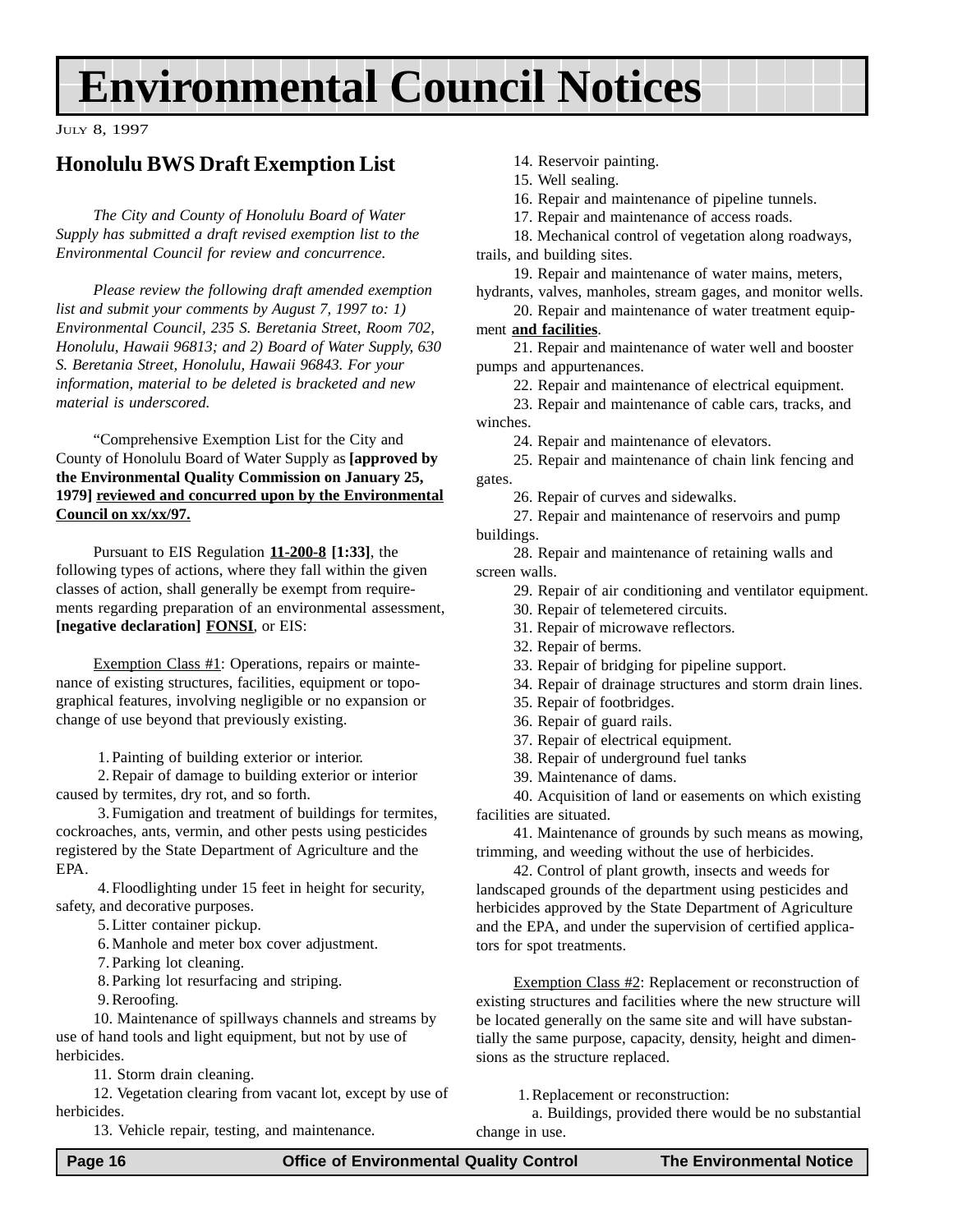# **Environmental Council Notices**

#### JULY 8, 1997

- b. Bridging for pipeline support.
- c. Berms.
- d. Drainage structures.
- e. Driveways.
- f. Footbridges.
- g. Stream retaining walls.
- h. Curbs and sidewalks.
- 2. Replacement of:

a. Equipment, including electrical and water

treatment.

- b. Doors.
- c. Guard rails.
- d. Underground fuel tanks.
- e. Water meters, hydrants, valves, manholes, stream gages, and monitor wells.
	- f. Water well and booster pumps and appurtenances.
	- g. Cable cars, tracks, and winches.
	- h.Elevators.

i. Chain link fencing and gates.

- j. Telemetered circuits.
- k.Microwave reflectors.

 3. Size for size replacement of waterlines **and appurtenances including concrete jacket**.

4. Replacement of signs.

Exemption Class #3: Construction and location of single, new small facilities or structures and the alteration and modification of same and installation of new, small, equipment and facilities and the alteration and modification of same including but not limited to: (a) single family residences less than 3,500 square feet not in conjunction with the building of two (2) or more such units; (b) multi-unit structures designed for not more than four (4) dwelling units if not in conjunction with the building of two (2) or more such structures; (c) stores, offices and restaurants designed for total occupant load of twenty (20) persons or less, if not in conjunction with the building of two (2) or more such structures; (d) water, sewage, electrical, gas, telephone, and other essential public utility services extensions to serve such structures or facilities; accessory or appurtenant structures including garages, carports, patios, swimming pools, and fences; and, acquisition of utility easements.

- 1. Construction or alteration of:
	- a. Carports.

b. Cement rubble masonry, hollow block, or reinforced concrete walls not more than six feet in height.

- c. Fencing.
- d.Guard rails.
- e. Sidewalks and covered walkways.
- f. Observation well shelters (kiosks).
- g. Stream gaging stations.
- h. Rain gaging stations.

- 2. Installation or modification of:
	- a. Office air conditioning and ventilation.
- b. Equipment in existing buildings, such as emer-

gency electric generators in existing water pump stations.

- c. Storm drain lines.
- d. Intrusion alarm systems.
- e.Monitoring devices.
- f. Water meters **and service laterals**.
- 3. Extension of existing waterline to complete grid.
- 4. Extension of existing storm drain.
- 5. Extension of water laterals.

6. Expansion of existing **well and** booster pump station to master planned capacity, including installations of **filtration, water treatment and** additional pumping equipment and appurtenances.

7. Installation of new water mains to provide fire protection in existing urbanized areas.

8. Installation of emergency or temporary water well pumping, **filtration, and water treatment** equipment.

- 9. Alteration to water well pumping equipment.
- 10. Water service connections.
- 11. Utility connections for electricity, gas, and sewage.
- 12. Window modifications.
- 13. Installation of new hydrants off existing **pipeline**

**[main]** for fire protection.

14. Relocation of hydrant to clear new construction such as a driveway or to eliminate a hazardous condition.

15. Installation of telemetering equipment and wires. 16. Installation of signs.

Exemption Class #4: Minor alterations in the conditions of land, water, or vegetation.

- 1. Construction of berms.
- 2. Tree trimming.
- 3. Construction of drainage ditches.
- 4. Construction of footpaths.
- 5. Landscaping and installation of sprinkler system.
- 6. Construction of seepage drains.

7. Minor ground adjustments for landscaping purposes or for leveling grounds for which grading permits are not required.

#### **8. Temporary access roads with minimal grading and tree removal to repair existing facilities**.

Exemption Class #5: Basic data collection, research, experimental management, and resource evaluation activities which do not result in a serious or major disturbance to an environmental resource.

1. Chemical, bacteriological, and viral laboratory analysis.

- 2. Fresh and saline water sampling.
- 3. Recycling of wastewater study.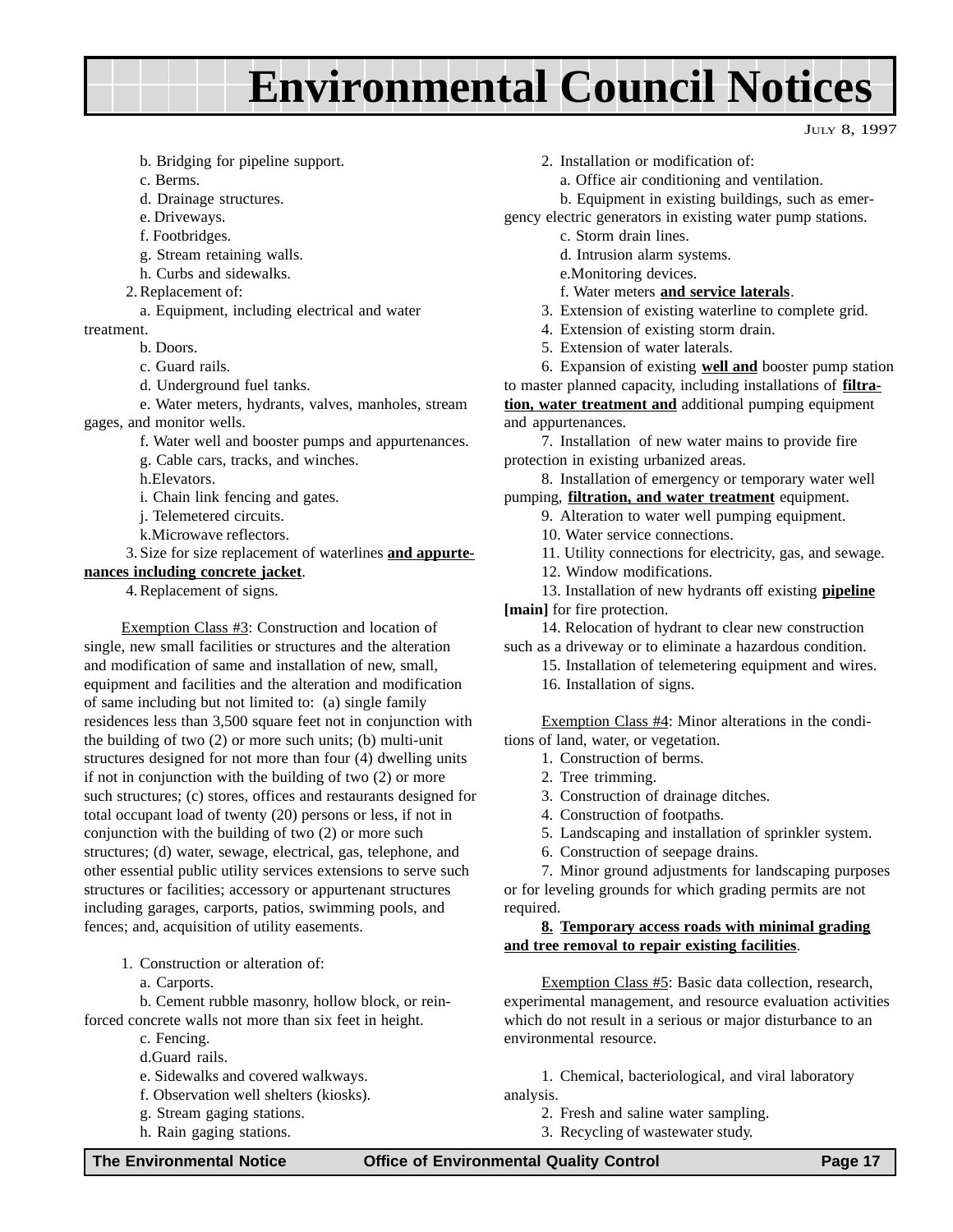# **Environmental Council Notices**

#### JULY 8, 1997

4. Stream study and survey.

5. Subsurface exploration soil boring **and archaeologi-**

#### **cal investigation**.

6. Collection of geologic samples.

7. Leak detection survey.

8. Use at any one time or not more than 2.8 curies of americium 241 and the storage of the same radioactive material for well logging purposes in accordance with the requirements of the USA Nuclear Regulatory Commission.

9. Surveying and geologic and hydrologic studies with minor trimming of vegetation.

10. Surveying work to verify control points and topographic work.

#### **11. Monitor well drilling.**

Exemption Class #6: Construction or placement of minor structures accessory to existing facilities.

1. Construction at corporation yards of small new buildings or small building additions, such as storage sheds, offices, or shower/locker rooms.

- 2. Installation of exterior lighting.
- 3. Construction or location or portable field buildings.
- 4. construction or location of temporary field buildings.
- 5. Installation of underground fuel tanks & dispensers.

Exemption Class #7: Interior alterations involving such things such as partitions, plumbing, and electrical conveyances.

- 1. Partition installation, relocation, removal.
- 2. Plumbing installation, relocation, or removal.
- 3. Electrical installation, relocation, or removal.
- 4. Door installation, relocation, or removal.
- 5. Window installation, relocation, or removal.

Exemption Class #8: Demolition of structures, except those structures located on any historic site as designated in the HAR Chapter 11-200, National Register or Hawaii Register as provided for in the National Historic Preservation Act of 1966, Public Law 89-665, 16 U.S.C., Section 470, as amended, or Chapter 6E, Hawaii Revised Statutes.

- 1. Removal of architectural features.
- 2. Demolition of abandoned buildings and structures.
- 3. Demolition of reservoirs.
- 4. Removal and disposal of demolition materials.
- 5. Demolition of sidewalks and curbs.

Exemption Class #9: Zoning variances except shoreline setback variances.

1. Building set-back variances.

Exemption Class #10: Continuing administrative activities including, but not limited to purchase of supplies, and personnel-related actions.

1. Purchases of supplies, services, and equipment to support existing operations.

2. Personnel-related actions.

3. Subdivision of Board of Water Supply property to accommodate State or County road improvement projects.

4. Consolidation of existing parcels required over a period of time.

NOTE: As stipulated by EIS Regulation **11-200-8(b) [1:33(b)]**, all exemptions under this list are inapplicable when the cumulative impact of planned successive actions of the same type, in the same place, over time, is significant, or when an action that is normally insignificant in its impact on the environment may be significant in a particularly sensitive environment."